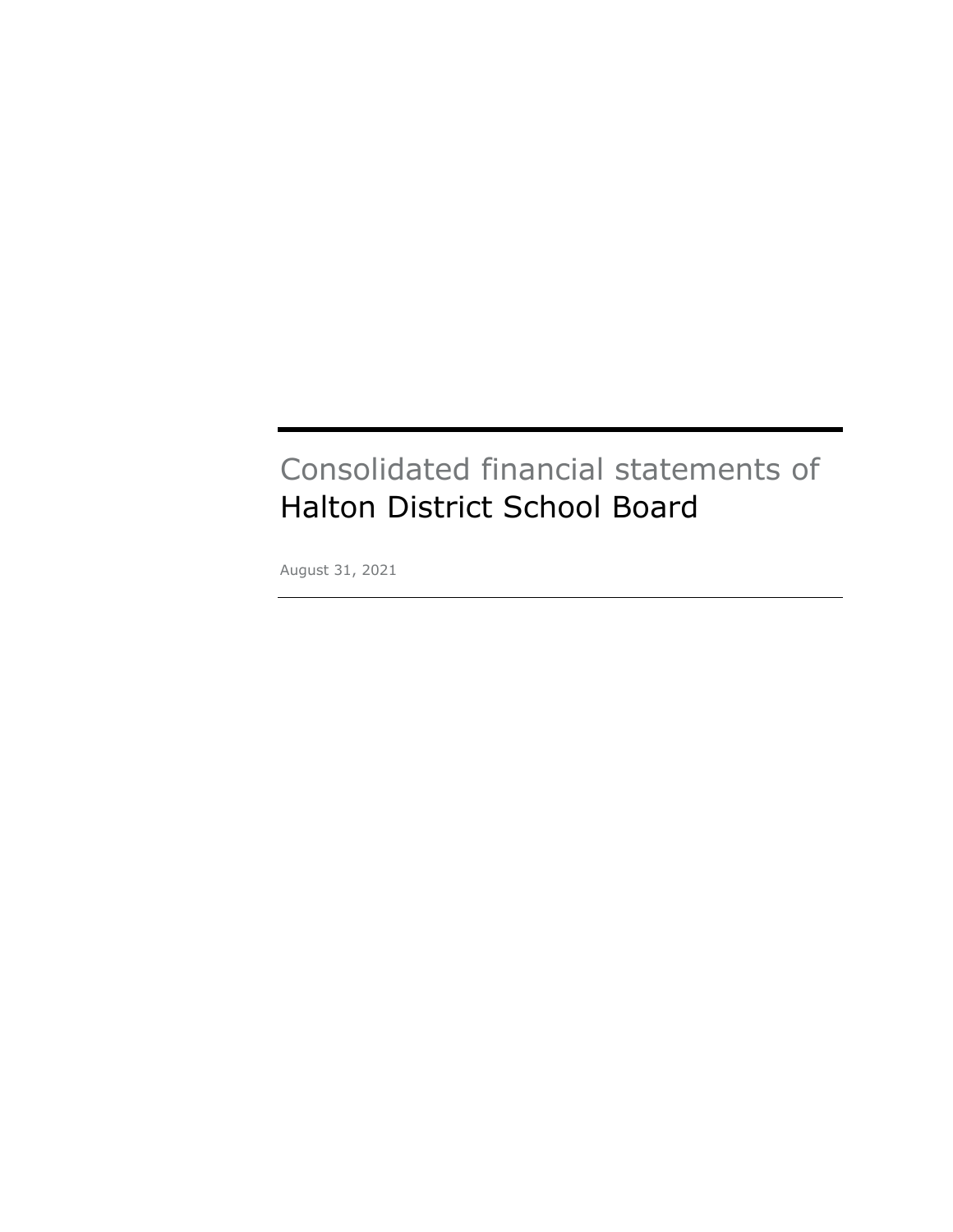| Management Report                              |                |
|------------------------------------------------|----------------|
| Independent Auditor's Report                   | $2 - 3$        |
| Consolidated statement of financial position   | $\overline{4}$ |
| Consolidated statement of operations           | 5.             |
| Consolidated statement of cash flows           | 6              |
| Consolidated statement of change in net debt   | 7              |
| Notes to the consolidated financial statements | $8 - 25$       |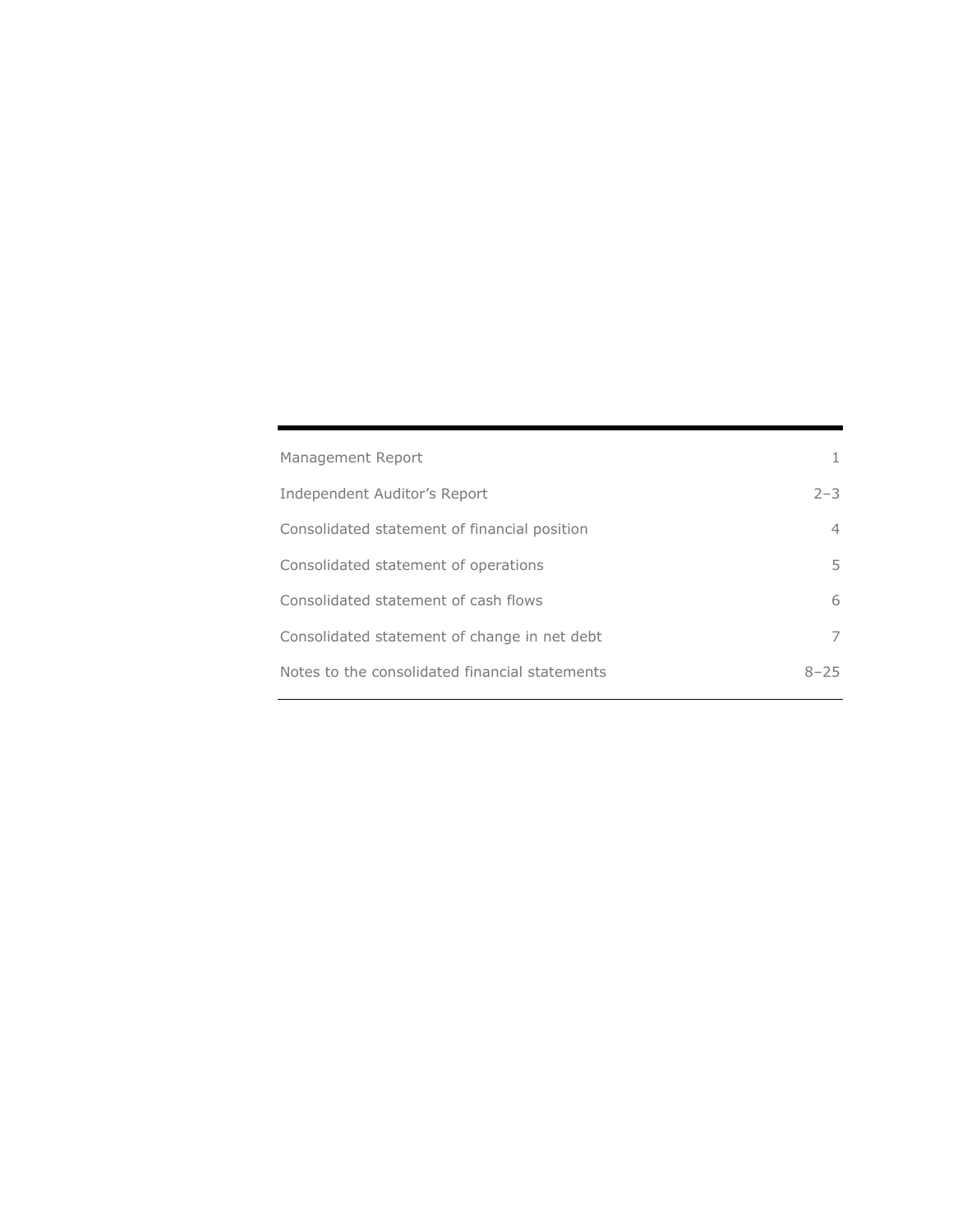# **Management Report**

#### **Management's responsibility for the consolidated financial statements**

The accompanying consolidated financial statements of the Halton District School Board are the responsibility of the Board's management and have been prepared in accordance with the Financial Administration Act, supplemented by Ontario Ministry of Education memorandum 2004:B2 and Ontario Regulation 395/11 of the Financial Administration Act, as described in Note 1 to the consolidated financial statements.

The preparation of consolidated financial statements necessarily involves the use of estimates based on management's judgment, particularly when transactions affecting the current accounting period cannot be finalized with certainty until future periods.

Board management maintains a system of internal controls designed to provide reasonable assurance that assets are safeguarded, transactions are properly authorized and recorded in compliance with legislative and regulatory requirements, and reliable financial information is available on a timely basis for preparation of the consolidated financial statements. These systems are monitored and evaluated by management.

The Audit Committee of the Board meets with the external auditors to review the consolidated financial statements and discuss any significant financial reporting or internal control matters prior to the Board's approval of the consolidated financial statements.

The consolidated financial statements have been audited by Deloitte LLP, independent external auditors appointed by the Board of Trustees. The accompanying Independent Auditor's Report outlines their responsibilities, the scope of their examination and their opinion on the Board's consolidated financial statements.

Director of Education **Superintendent of Business Services** Services

And Treasurer

\_\_\_\_\_\_\_\_\_\_\_\_\_\_\_\_\_\_\_\_\_\_\_\_\_ \_\_\_\_\_\_\_\_\_\_\_\_\_\_\_\_\_\_\_\_\_\_\_\_\_

November 17, 2021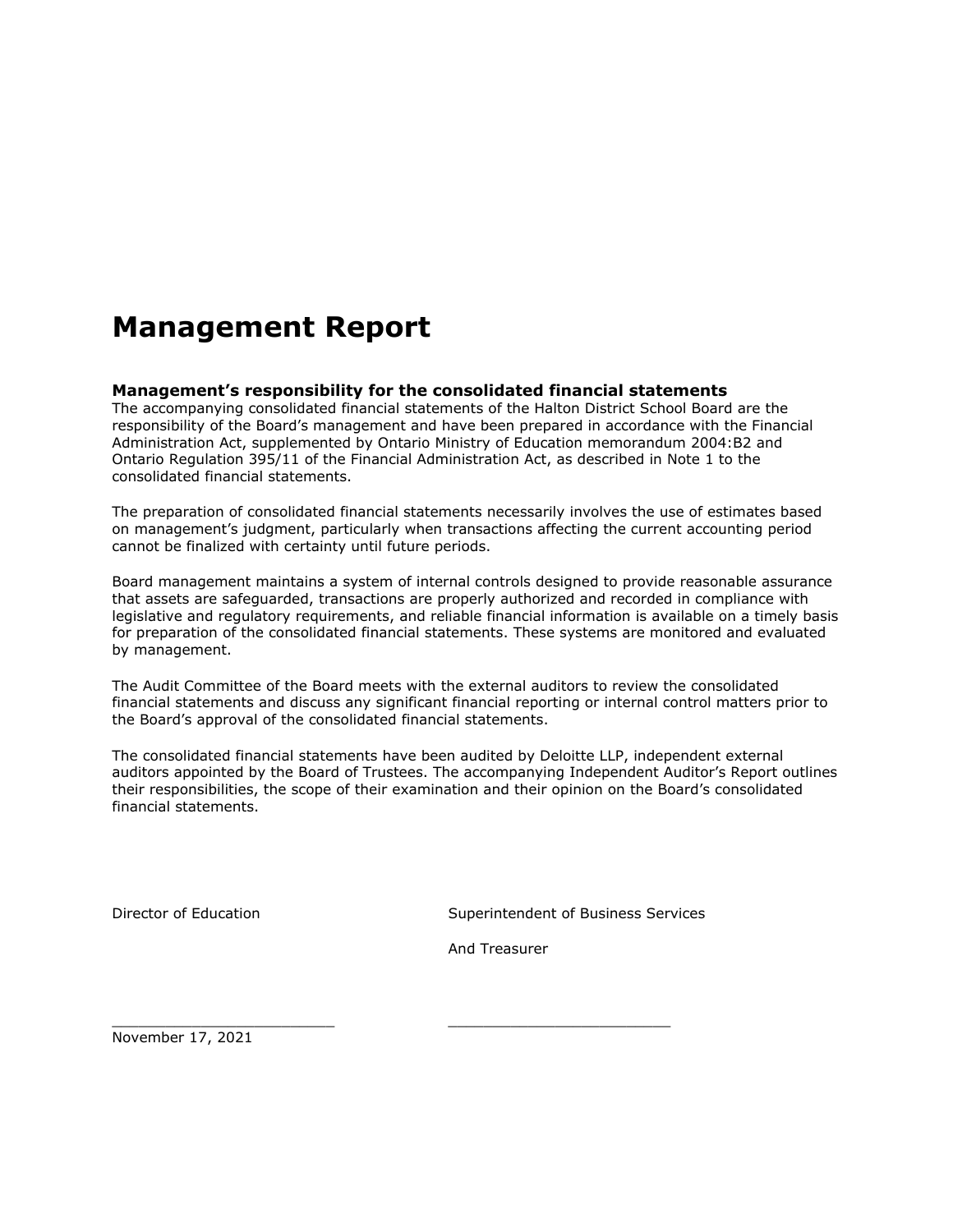# Deloitte.

Deloitte LLP 8 Adelaide St W. Suite 200 Toronto ON M5H 0A9 Canada

Tel: 416-601-6150 Fax: 416-601-6151 www.deloitte.ca

# **Independent Auditor's Report**

To the Trustees of the Halton District School Board

#### **Opinion**

We have audited the consolidated financial statements of Halton District School Board (the "Board"), which comprise the consolidated statement of financial position as at August 31, 2021, and the consolidated statements of operations, cash flows and change in net debt for the year then ended, and notes to the consolidated financial statements, including a summary of significant accounting policies (collectively referred to as the "consolidated financial statements").

In our opinion, the accompanying consolidated financial statements of the Board for the year ended August 31, 2021 are prepared, in all material respects, in accordance with the basis of accounting described in Note 1 to the consolidated financial statements.

#### **Basis for Opinion**

We conducted our audit in accordance with Canadian generally accepted auditing standards ("Canadian GAAS"). Our responsibilities under those standards are further described in the *Auditor's Responsibilities for the Audit of the Consolidated Financial Statements* section of our report. We are independent of the Board in accordance with the ethical requirements that are relevant to our audit of the consolidated financial statements in Canada, and we have fulfilled our other ethical responsibilities in accordance with these requirements. We believe that the audit evidence we have obtained is sufficient and appropriate to provide a basis for our opinion.

#### **Emphasis of Matter**

Without modifying our opinion, we draw attention to Note 1 of the consolidated financial statements which describes the basis of accounting used in the preparation of these consolidated financial statements and the significant differences between such basis of accounting and the Canadian public sector accounting standards. Our opinion is not modified in respect of this matter.

#### **Responsibilities of Management and Those Charged with Governance for the Consolidated Financial Statements**

Management is responsible for the preparation of the consolidated financial statements in accordance with the basis of accounting described in Note 1 to the consolidated financial statements, and for such internal control as management determines is necessary to enable the preparation of consolidated financial statements that are free from material misstatement, whether due to fraud or error.

In preparing the consolidated financial statements, management is responsible for assessing the Board's ability to continue as a going concern, disclosing, as applicable, matters related to going concern and using the going concern basis of accounting unless management either intends to liquidate the Board or to cease operations, or has no realistic alternative but to do so.

Those charged with governance are responsible for overseeing the Board's financial reporting process.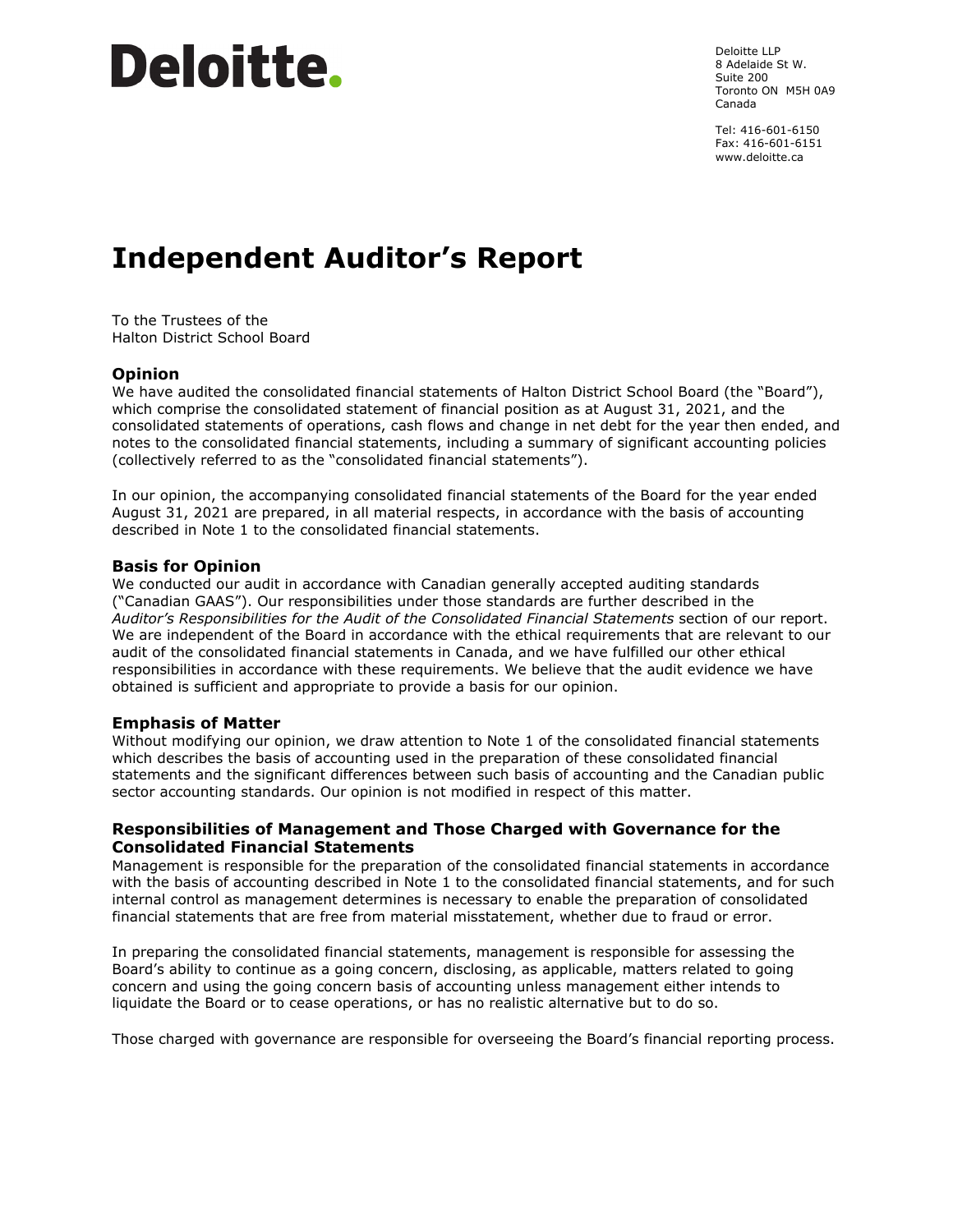#### **Auditor's Responsibilities for the Audit of the Consolidated Financial Statements**

Our objectives are to obtain reasonable assurance about whether the consolidated financial statements as a whole are free from material misstatement, whether due to fraud or error, and to issue an auditor's report that includes our opinion. Reasonable assurance is a high level of assurance, but is not a guarantee that an audit conducted in accordance with Canadian GAAS will always detect a material misstatement when it exists. Misstatements can arise from fraud or error and are considered material if, individually or in the aggregate, they could reasonably be expected to influence the economic decisions of users taken on the basis of these consolidated financial statements.

As part of an audit in accordance with Canadian GAAS, we exercise professional judgment and maintain professional skepticism throughout the audit. We also:

- Identify and assess the risks of material misstatement of the consolidated financial statements, whether due to fraud or error, design and perform audit procedures responsive to those risks, and obtain audit evidence that is sufficient and appropriate to provide a basis for our opinion. The risk of not detecting a material misstatement resulting from fraud is higher than for one resulting from error, as fraud may involve collusion, forgery, intentional omissions, misrepresentations, or the override of internal control.
- Obtain an understanding of internal control relevant to the audit in order to design audit procedures that are appropriate in the circumstances, but not for the purpose of expressing an opinion on the effectiveness of the Board's internal control.
- Evaluate the appropriateness of accounting policies used and the reasonableness of accounting estimates and related disclosures made by management.
- Conclude on the appropriateness of management's use of the going concern basis of accounting and, based on the audit evidence obtained, whether a material uncertainty exists related to events or conditions that may cast significant doubt on the Board's ability to continue as a going concern. If we conclude that a material uncertainty exists, we are required to draw attention in our auditor's report to the related disclosures in the consolidated financial statements or, if such disclosures are inadequate, to modify our opinion. Our conclusions are based on the audit evidence obtained up to the date of our auditor's report. However, future events or conditions may cause the Board to cease to continue as a going concern.
- Obtain sufficient appropriate audit evidence regarding the financial information of the entities or business activities within the Board to express an opinion on the consolidated financial statements. We are responsible for the direction, supervision and performance of the group audit. We remain solely responsible for our audit opinion.

We communicate with those charged with governance regarding, among other matters, the planned scope and timing of the audit and significant audit findings, including any significant deficiencies in internal control that we identify during our audit.

Deloitte LLP

Chartered Professional Accountants Licensed Public Accountants November 17, 2021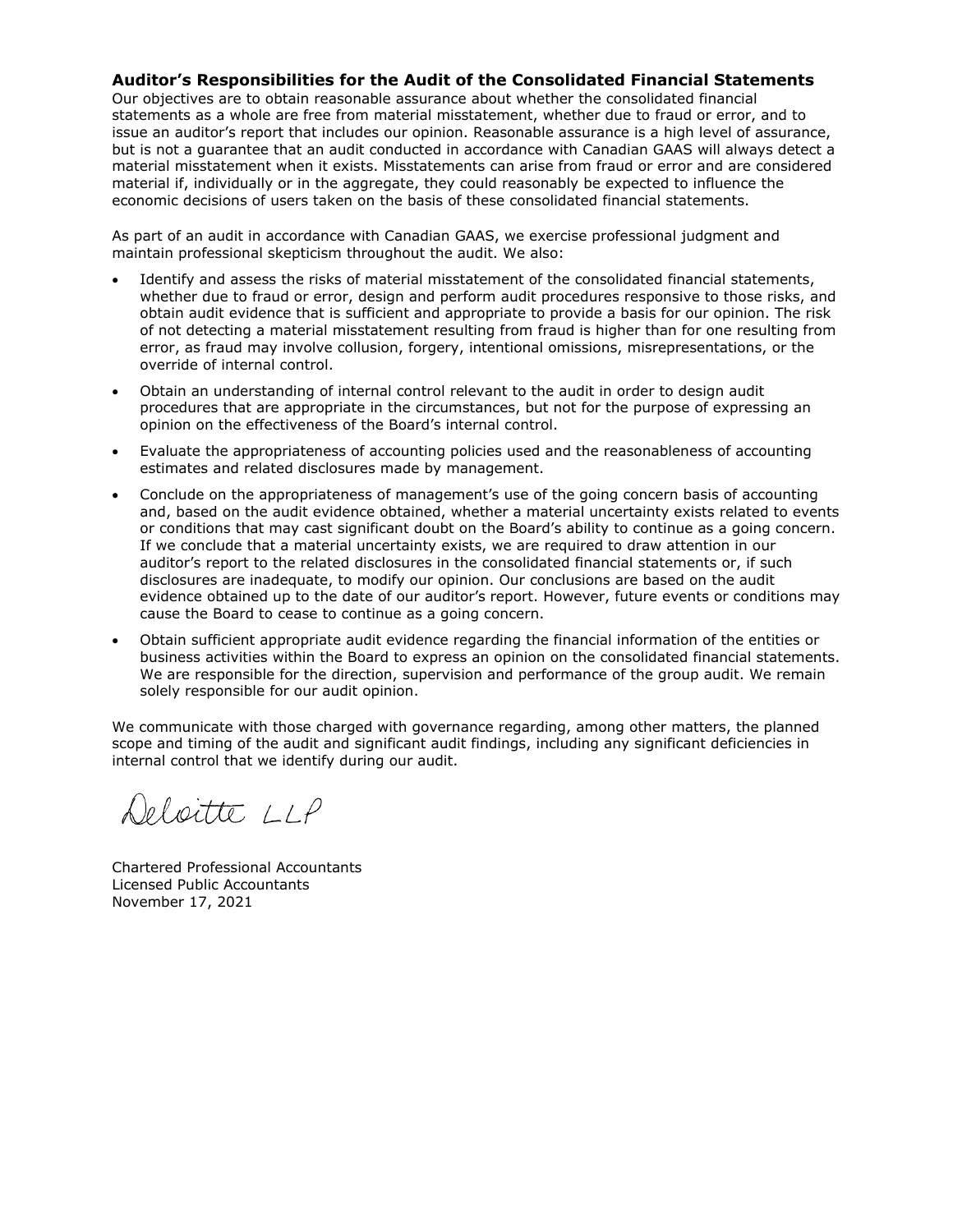**Consolidated statement of financial position** As at August 31, 2021

**2021** 2020 Notes **\$** \$ **Financial assets** Cash and cash equivalents<br>
Accounts receivable<br>
Accounts receivable<br> **49,093,210** 111,228,349 Accounts receivable<br>Accounts receivable – Government of Ontario<br>
2 **114,288,157** 107,484,518 Accounts receivable – Government of Ontario Assets held for sale **19 8 and 10 and 10 and 10 and 10 and 10 and 10 and 10 and 10 and 10 and 10 and 10 and 10 and 10 and 10 and 10 and 10 and 10 and 10 and 10 and 10 and 10 and 10 and 10 and 10 and 10 and 10 and 10 and 10 417,894,362** 488,951,349 **Liabilities** Accounts payable and accrued liabilities **89,529,138** 162,381,734 Net long-term liabilities 4 **225,102,396** 238,438,931 Deferred revenue 6 **19,240,039** 19,446,866 Employee future benefits payable 8 **22,940,004** 26,371,163 Deferred capital contributions 7 **653,755,236** 616,255,260 **1,010,566,813** 1,062,893,954 Net debt **(592,672,451)** (573,942,605) **Non-financial assets** Prepaid expenses **4,023,710** 3,630,825 Tangible capital assets 9 **905,677,257** 852,433,584  **909,700,967** 856,064,409 Contractual obligations and contingent liabilities 15 **Accumulated surplus** 10 **317,028,516** 282,121,804

The accompanying notes are an integral part of the consolidated financial statements.

Approved by the Board

\_\_\_\_\_\_\_\_\_\_\_\_\_\_\_\_\_\_\_\_\_\_\_\_\_\_\_\_\_\_\_\_\_\_\_, Director of Education

\_\_\_\_\_\_\_\_\_\_\_\_\_\_\_\_\_\_\_\_\_\_\_\_\_\_\_\_\_\_\_\_\_\_\_, Chair of the Board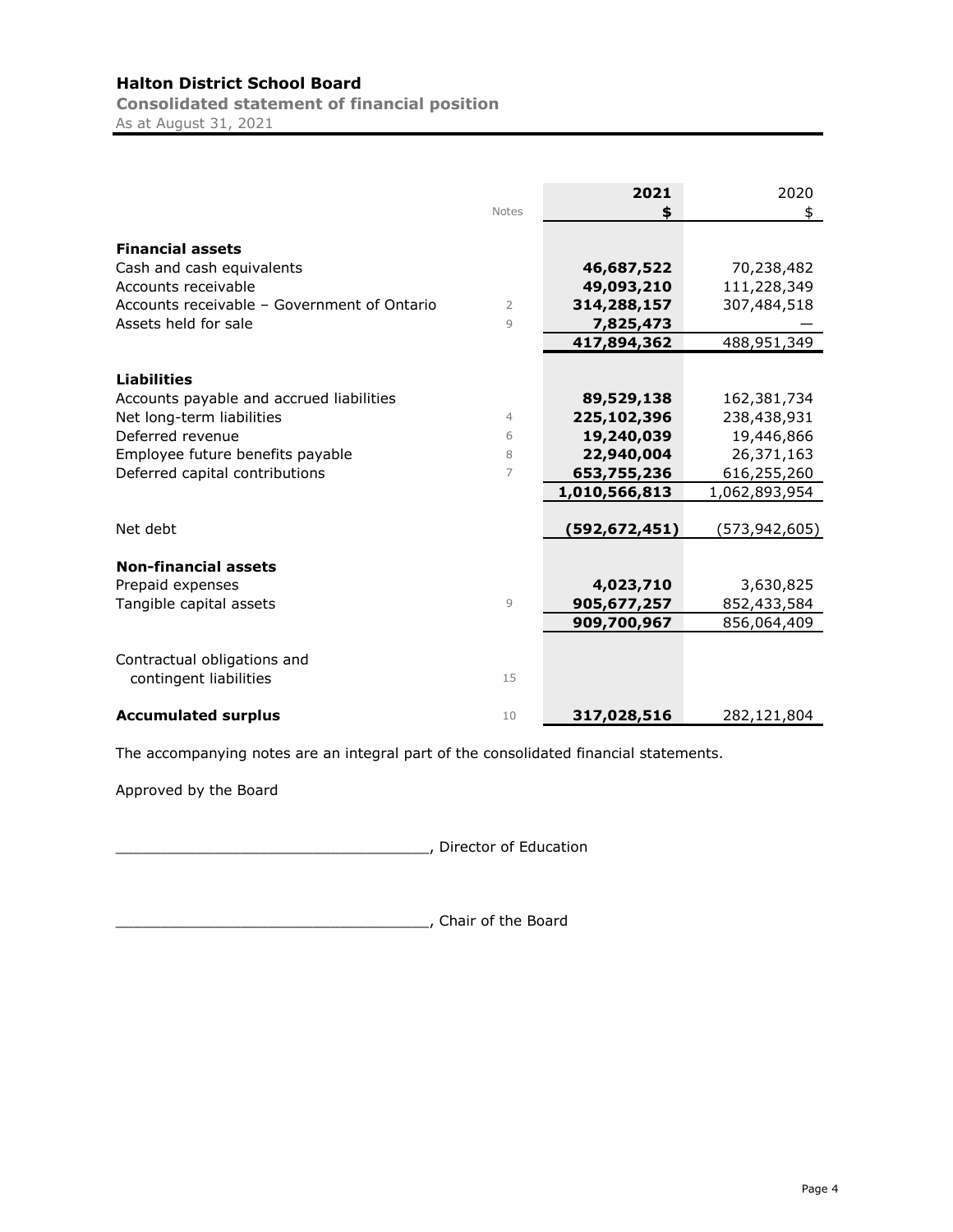**Consolidated statement of operations**

Year ended August 31, 2021

|                                          |              |               | 2021          | 2020        |
|------------------------------------------|--------------|---------------|---------------|-------------|
|                                          |              | <b>Budget</b> | <b>Actual</b> | Actual      |
|                                          | <b>Notes</b> | \$            | \$            | \$          |
|                                          | 21           |               |               |             |
| Revenue                                  |              |               |               |             |
| Provincial grants -                      |              |               |               |             |
| <b>Grants for Student Needs</b>          |              | 734,939,187   | 726,608,146   | 693,121,596 |
| Provincial grants - other                | 11 and 12    | 2,399,515     | 31,801,427    | 3,673,459   |
| Investment income                        |              | 1,000,000     | 871,357       | 1,776,391   |
| Federal grants                           |              | 1,801,595     | 1,430,086     | 512,536     |
| School fundraising and other revenues    |              | 12,000,000    | 1,607,297     | 11,082,036  |
| Deferred capital contributions - grants  |              |               |               |             |
| recognized                               | 7            | 31,136,978    | 35,468,614    | 31,135,549  |
| Other fees and revenues                  |              | 23,338,689    | 38,376,881    | 25,753,037  |
|                                          |              | 806,615,964   | 836,163,808   | 767,054,604 |
|                                          |              |               |               |             |
| <b>Expenses</b>                          |              |               |               |             |
| Instruction                              |              | 635,411,584   | 620,902,412   | 580,134,982 |
| Administration                           |              | 17,554,367    | 16,278,529    | 16,468,447  |
| Transportation                           |              | 19,049,867    | 19,232,179    | 17,308,067  |
| Pupil accommodation                      |              | 112,123,140   | 108,205,051   | 104,344,380 |
| Other                                    |              | 6,627,765     | 33,722,804    | 6,412,960   |
| School funded activities                 |              | 12,000,000    | 2,916,121     | 11,618,008  |
| Loss on disposition of Fast Track Centre |              |               |               |             |
| for Skills, Development & Training       | 19           |               |               | 1,473,573   |
|                                          | 13           | 802,766,723   | 801,257,096   | 737,760,417 |
|                                          |              |               |               |             |
| Annual surplus                           |              | 3,849,241     | 34,906,712    | 29,294,187  |
| Accumulated surplus, beginning of year   |              | 263,564,407   | 282,121,804   | 252,827,617 |
| Accumulated surplus, end of year         | 10           | 267,413,648   | 317,028,516   | 282,121,804 |

The accompanying notes are an integral part of the consolidated financial statements.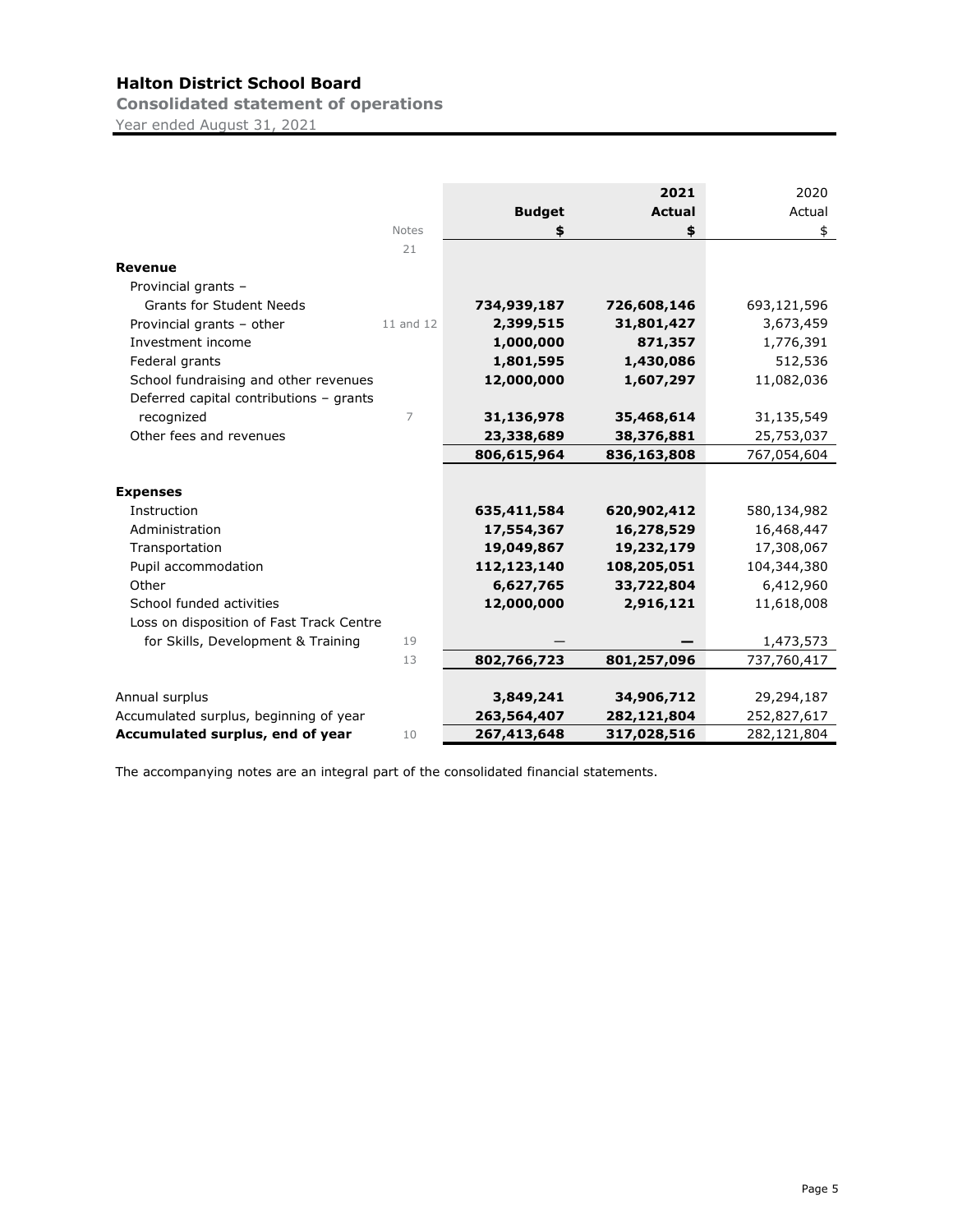**Consolidated statement of cash flows** Year ended August 31, 2021

|                                                                                        |              | 2021                     | 2020                      |
|----------------------------------------------------------------------------------------|--------------|--------------------------|---------------------------|
|                                                                                        | <b>Notes</b> | \$                       | \$                        |
|                                                                                        |              |                          |                           |
| <b>Operating transactions</b>                                                          |              |                          |                           |
| Annual surplus                                                                         |              | 34,906,712               | 29,294,187                |
| Non-cash items                                                                         |              |                          |                           |
| Amortization and write-downs of tangible                                               |              |                          |                           |
| capital assets                                                                         | 9            | 36,714,128               | 31,693,263                |
| Deferred capital contributions -                                                       |              |                          |                           |
| grants recognized                                                                      | 7            | (35, 468, 614)           | (31, 135, 549)            |
| Gain on sale of tangible capital assets                                                |              |                          |                           |
| Loss on disposition of Fast Track                                                      |              |                          |                           |
| Centre for Skills, Development & Training                                              | 19           |                          | 1,473,573                 |
| Cash balance from disposition of Fast Track                                            |              |                          |                           |
| Centre for Skills, Development and Training                                            | 19           |                          | (3, 125, 663)             |
| Net change in non-cash working capital balances                                        |              |                          |                           |
| Accounts receivable                                                                    |              | 62,135,139               | (73, 493, 168)            |
| Accounts receivable - Government of Ontario                                            |              | (7,825,243)              | (17,053,826)              |
| Accounts payable and accrued liabilities                                               |              | (72, 852, 596)           | 83,898,472                |
| Deferred revenue - operating                                                           |              | 154,859                  | 303,565                   |
| Employee future benefits payable                                                       |              | (3,431,159)              | 890,511                   |
| Prepaid expenses                                                                       |              | (392, 885)               | 75,435                    |
|                                                                                        |              | 13,940,341               | 22,820,800                |
|                                                                                        |              |                          |                           |
| <b>Capital transactions</b>                                                            |              |                          |                           |
| Acquisition of tangible capital assets                                                 | $\mathsf{G}$ | (97, 783, 274)           | (69, 551, 101)            |
|                                                                                        |              | (97, 783, 274)           | (69, 551, 101)            |
|                                                                                        |              |                          |                           |
| <b>Financing transactions</b>                                                          |              |                          |                           |
| Principal repayments on long-term liabilities                                          | 5<br>7       | (13, 336, 535)           | (12, 732, 676)            |
| Additions to deferred capital contributions<br>Decrease in deferred revenues - capital |              | 72,968,590<br>(361, 686) | 61,828,999<br>(4,652,245) |
| Decrease in accounts receivable -                                                      |              |                          |                           |
| Government of Ontario                                                                  |              |                          | 9,144,180                 |
|                                                                                        |              | 1,021,604                |                           |
|                                                                                        |              | 60,291,973               | 53,588,258                |
| (Decrease) increase in cash and cash equivalents                                       |              | (23, 550, 960)           | 6,857,957                 |
| Cash and cash equivalents, beginning of year                                           |              | 70,238,482               | 63,380,525                |
| Cash and cash equivalents, end of year                                                 |              | 46,687,522               | 70,238,482                |

The accompanying notes are an integral part of the consolidated financial statements.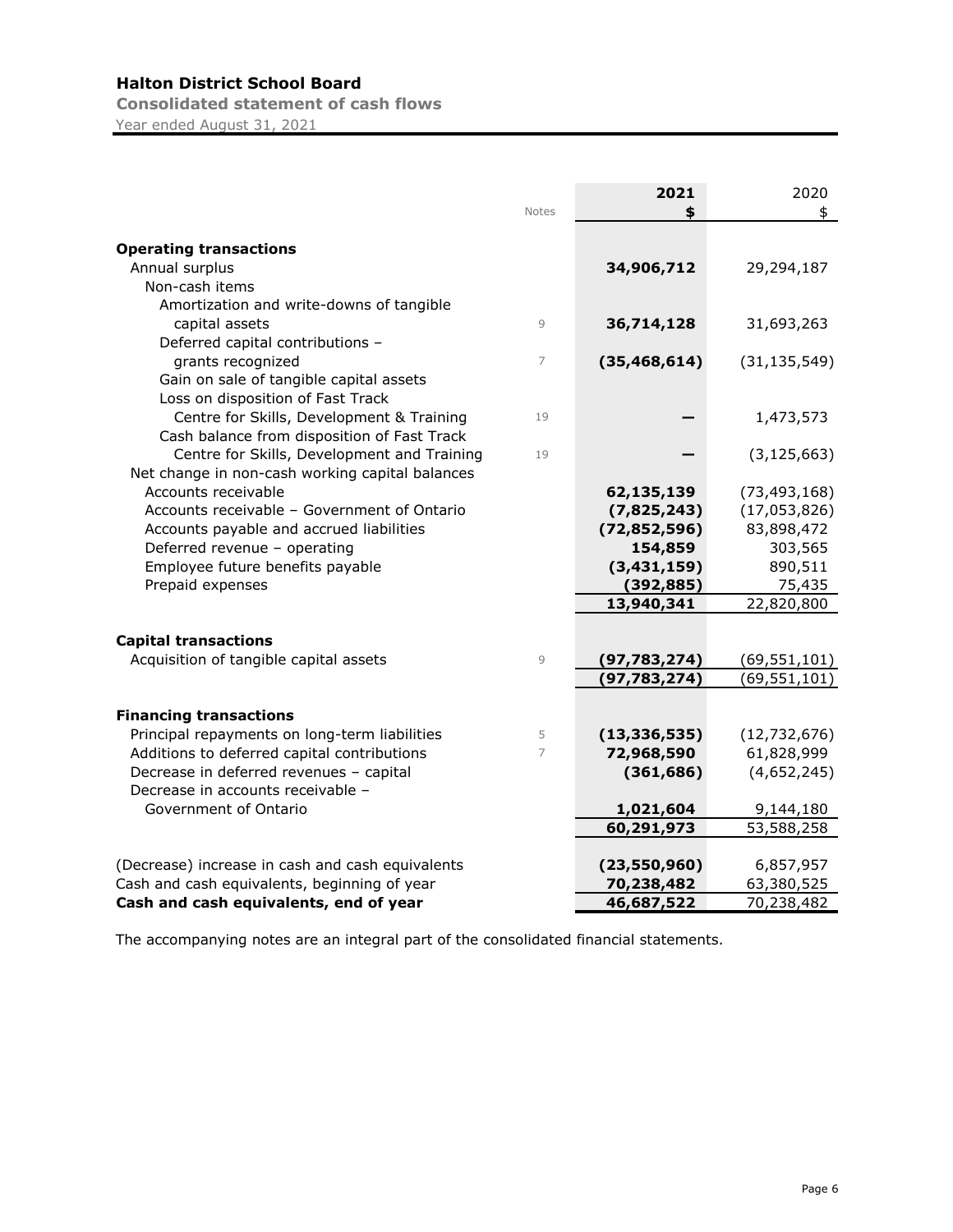**Consolidated statement of change in net debt**

Year ended August 31, 2021

|                                                 |              | 2021            | 2020               |
|-------------------------------------------------|--------------|-----------------|--------------------|
|                                                 | <b>Notes</b> | \$              | \$                 |
|                                                 |              |                 |                    |
| <b>Annual surplus</b>                           |              | 34,906,712      | 29,294,187         |
| Tangible capital asset activities               |              |                 |                    |
| Acquisition of tangible capital assets          | 9            | (97, 783, 274)  | (69, 551, 101)     |
| Amortization of tangible capital assets         | 9            | 36,287,929      | 31,693,263         |
| Write-downs of tangible capital assets          | 9            | 426,199         |                    |
| Transfer to assets held for sale                | 9            | 7,825,473       |                    |
| Write-off of tangible capital assets on         |              |                 |                    |
| disposition of Fast Track Centre for Skills,    |              |                 |                    |
| Development and Training                        | 19           |                 | 359,052            |
|                                                 |              | (53,243,673)    | (37,498,786)       |
|                                                 |              |                 |                    |
| Other non-financial asset activities            |              |                 |                    |
| Acquisition of prepaid expenses                 |              | (4, 197, 206)   | (3,737,273)        |
| Use of prepaid expenses                         |              | 3,804,321       | 3,812,708          |
| Write-off of prepaid expenses on disposition of |              |                 |                    |
| Fast Track Centre for Skills, Development and   | 19           |                 |                    |
| Training                                        |              |                 | 132,056<br>207,491 |
|                                                 |              | (392,885)       |                    |
| Increase in net debt                            |              | (18, 729, 846)  | (7,997,108)        |
| Net debt, beginning of year                     |              | (573, 942, 605) | (565,945,497)      |
| Net debt, end of year                           |              | (592,672,451)   | (573,942,605)      |

The accompanying notes are an integral part of the consolidated financial statements.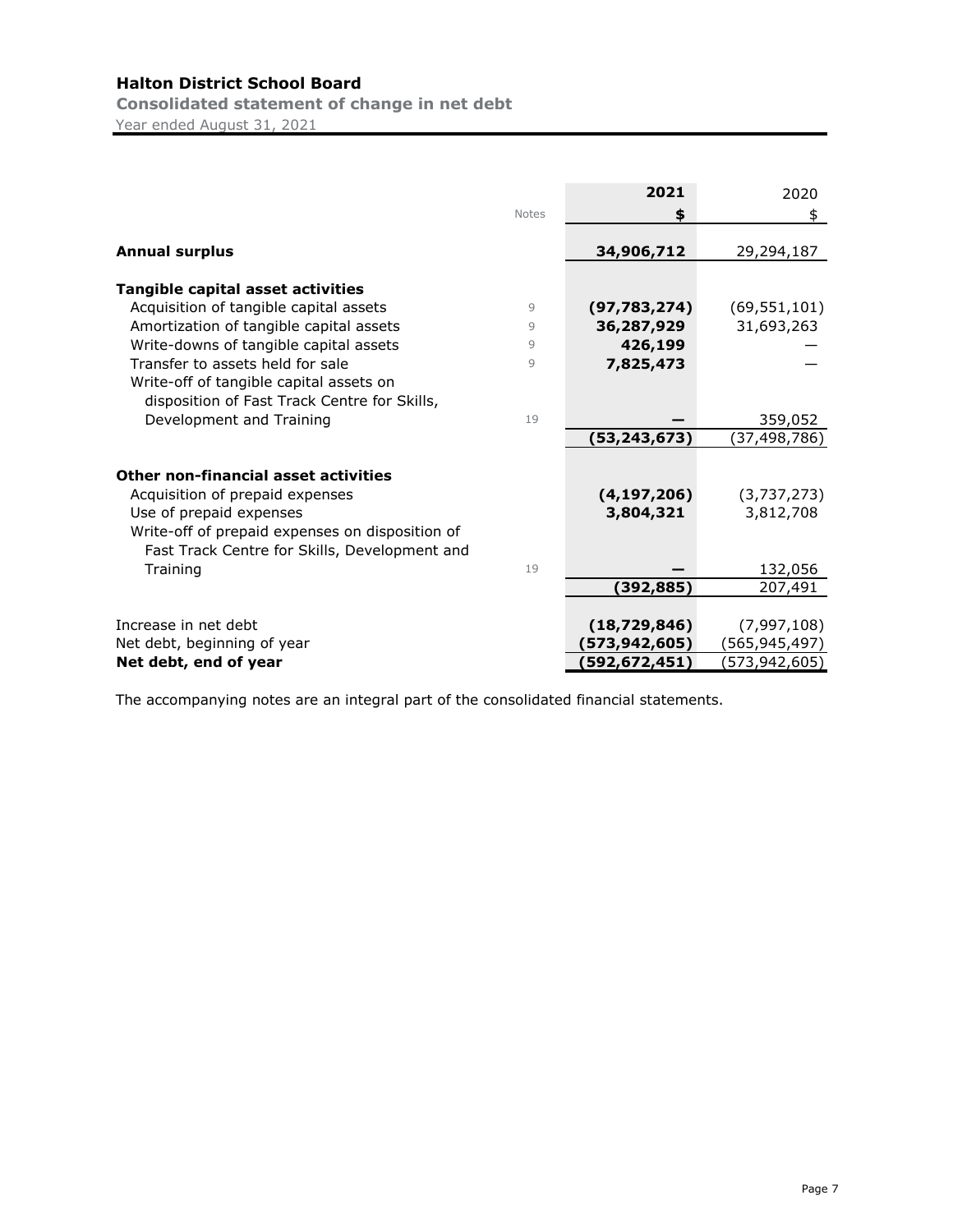# **1. Significant accounting policies**

The consolidated financial statements are prepared by management in accordance with the basis of accounting described below.

#### *Basis of accounting*

The consolidated financial statements have been prepared in accordance with the Financial Administration Act supplemented by Ontario Ministry of Education memorandum 2004:B2 and Ontario Regulation 395/11 of the Financial Administration Act.

The Financial Administration Act requires that the consolidated financial statements be prepared in accordance with the accounting principles determined by the relevant Ministry of the Province of Ontario. A directive was provided by the Ontario Ministry of Education within memorandum 2004:B2 requiring school boards to adopt Canadian public sector accounting standards commencing with their year ended August 31, 2004 and that changes may be required to the application of these standards as a result of regulation.

In 2011, the government passed Ontario Regulation 395/11 of the Financial Administration Act. The Regulation requires that contributions received or receivable for the acquisition or development of depreciable tangible capital assets and contributions of depreciable tangible capital assets for use in providing services, be recorded as deferred capital contributions and be recognized as revenue in the statement of operations over the periods during which the asset is used to provide service at the same rate that amortization is recognized in respect of the related asset. The regulation further requires that if the net book value of the depreciable tangible capital asset is reduced for any reason other than depreciation, a proportionate reduction of the deferred capital contribution along with a proportionate increase in the revenue be recognized. For Ontario school boards, these contributions include government transfers, externally restricted contributions and, historically, property tax revenue.

The accounting policy requirements under Regulation 395/11 are significantly different from the requirements of Canadian public sector accounting standards which require that:

- government transfers, including amounts previously recognized as tax revenue, which do not contain a stipulation that creates a liability, be recognized as revenue by the recipient when approved by the transferor and the eligibility criteria have been met in accordance with public sector accounting standard PS3410;
- externally restricted contributions be recognized as revenue in the period in which the resources are used for the purpose or purposes specified in accordance with public sector accounting standard PS3100; and
- property taxation revenue be reported as revenue when received or receivable in accordance with public sector accounting standard PS3510.

As a result, revenue recognized in the consolidated statement of operations and certain related deferred revenues and deferred capital contributions would be recorded differently under Canadian Public Sector Accounting Standards.

#### *Reporting entity*

The consolidated financial statements reflect the assets, liabilities, revenues and expenses of the reporting entity. The reporting entity is comprised of all organizations accountable for the administration of their financial affairs and resources to the Board and which are controlled by the Board, including the following:

- Halton Student Transportation Services ("HSTS"); and
- School generated funds, which include the assets, liabilities, revenues and expenses of various organizations that exist at the school level and which are controlled by the Board are reflected in the consolidated financial statements.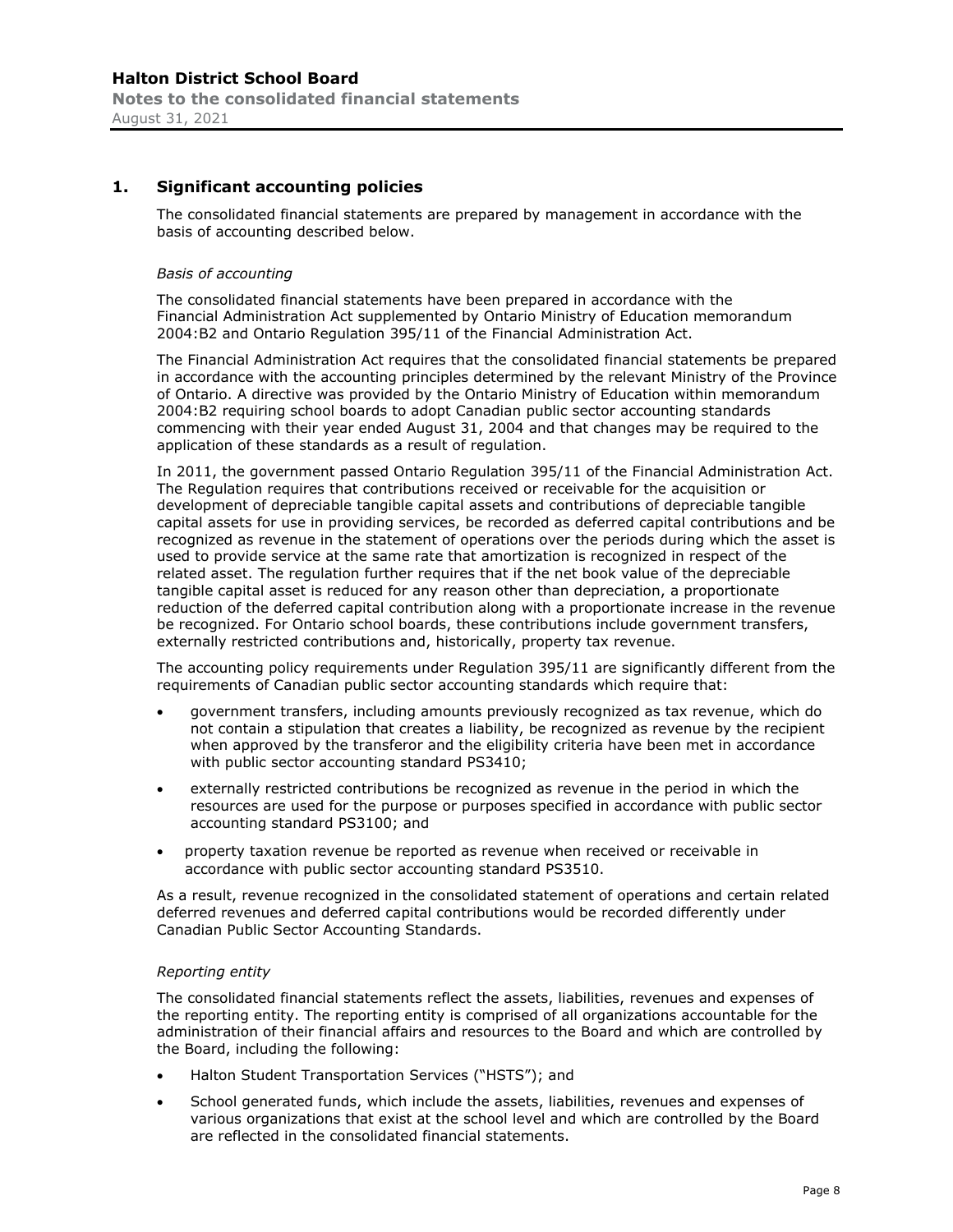#### *Reporting entity (continued)*

All material inter-departmental and inter-organizational transactions and balances between these organizations are eliminated upon consolidation.

#### *Trust funds*

Trust funds and their related operations administered by the Board are not included in the consolidated financial statements, as they are not controlled by the Board.

#### *Cash and cash equivalents*

Cash and cash equivalents are comprised of cash on hand and demand deposits.

#### *Tangible capital assets*

Tangible capital assets are recorded at historical cost less accumulated amortization. Historical cost includes amounts that are directly attributable to acquisition, construction, development or betterment of the asset, as well as interest related to financing during construction. When historical cost records were not available, other methods were used to estimate the costs and accumulated amortization.

Leases which transfer substantially all of the benefits and risks incidental to ownership of property are accounted for as leased tangible capital assets. All other leases are accounted for as operating leases and the related payments are charged to expenses as incurred.

Tangible capital assets, except land, are amortized on a straight-line basis over their estimated useful lives as follows:

| Asset                               | Estimated useful<br>life in years |
|-------------------------------------|-----------------------------------|
| Land improvements with finite lives | 15                                |
| <b>Buildings</b>                    | 40                                |
| Other buildings                     | 20                                |
| Portable structures                 | 20                                |
| Equipment                           | $5 - 15$                          |
| First-time equipping of schools     | 10                                |
| Furniture                           | 10                                |
| Computer software                   | 5                                 |
| Leasehold improvements - buildings  | 5                                 |
| Computer hardware                   | 3                                 |

Assets under construction and assets that relate to pre-acquisition and pre-construction costs are not amortized until the asset is available for productive use.

Effective fiscal year 2021, the useful life for computer hardware was revised from five years to three years based on new information related to the actual life of the assets that resulted in this change in estimate. As such, additional amortization was recorded during the year to bring the net book value in line with this new policy. The impact of this change is additional amortization expense of \$1,301,811 recorded in the current year.

Land permanently removed from service and held for resale is recorded at the lower of cost and estimated net realizable value. Cost includes amounts for improvements to prepare the land for sale or servicing. Buildings permanently removed from service and held for resale cease to be amortized and are recorded at the lower of carrying value and estimated net realizable value.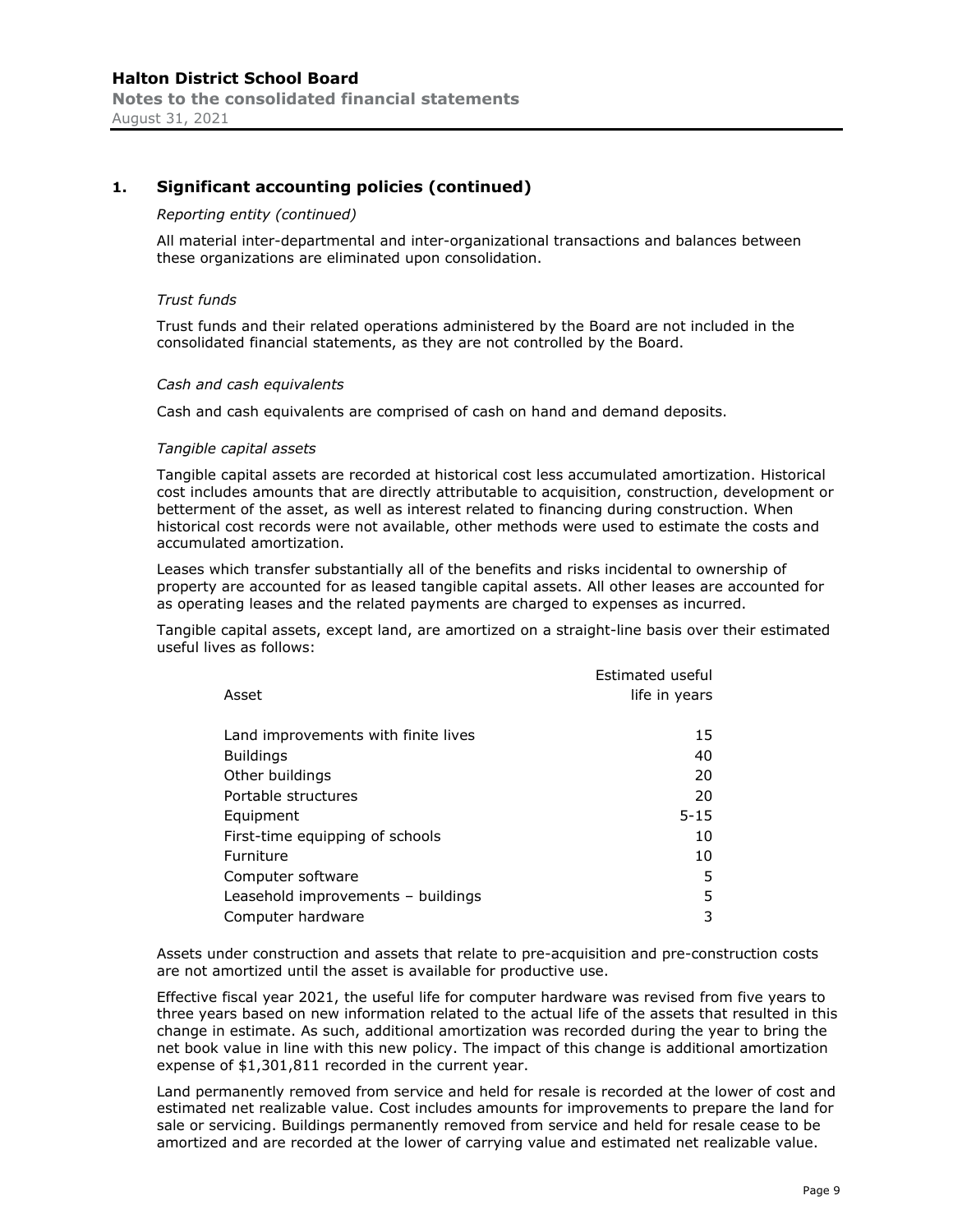#### *Tangible capital assets (continued)*

Tangible capital assets which meet the criteria for financial assets are reclassified as "assets held for sale" on the consolidated statement of financial position.

#### *Deferred revenue*

Certain amounts are received pursuant to legislation, regulation or agreement and may only be used in the conduct of certain programs or in the delivery of specific services and transactions. These amounts are recognized as revenue in the fiscal year the related expenses are incurred or services performed.

#### *Deferred capital contributions*

Contributions received or receivable for the purpose of acquiring or developing a depreciable tangible capital asset for use in providing services, or any contributions in the form of depreciable tangible assets received or receivable for use in providing services, is recognized as deferred capital contributions (DCC) as defined in Ontario Regulation 395/11 of the Financial Administration Act. These amounts are recognized as revenue at the same rate as the related tangible capital asset is amortized. The following items fall under this category:

- Government transfers received or receivable for capital purpose;
- Other restricted contributions received or receivable for capital purpose; and
- Amounts previously recognized as property taxation revenues which were historically used to fund capital assets.

#### *Retirement and other future benefits*

The Board provides defined retirement, post retirement and workers' safety insurance benefits to specified employee groups. These benefits include pension, retirement gratuity, health and dental, workers' safety insurance benefits, carry-over sick leave and long-term disability benefits.

#### *(a) Employee Life and Health Trusts*

As part of ratified labour collective agreements for unionized employees that bargain centrally and ratified central discussions with the Principals and Vice-Principals Associations, a number of Employee Life and Health Trusts (ELHTs) were established. The ELHTs provide health, life and dental benefits to teachers, education workers and other school board staff and retired individuals starting with a school board's participation date into the ELHT. These benefits are being provided through a joint governance structure between the bargaining/employee groups, school board trustees associations and the Government of Ontario.

The Board's employees belong to the following ELHTs: Elementary Teachers' Federation of Ontario (ETFO), Elementary Teachers' Federation of Ontario Education Workers (ETFO-EW), Ontario Secondary School Teachers' Federation (OSSTF), Ontario Secondary School Teachers' Federation Education Workers (OSSTF-EW), Education Workers' Alliance of Ontario (EWAO), Canadian Union of Public Employees (CUPE), Education Council of Associations for Benefits (ECAB), and ONE-T for non-unionized employees including Principals and Vice-Principals.

The Board is no longer responsible to provide these benefits to ETFO, OSSTF, OCTU (under OSSTF-EW), PSSP (under OSSTF-EW), DECE (under ETFO-EW), CUPE, HDEAA (under EWAO), Principals and Vice-Principals and non-unionized employees.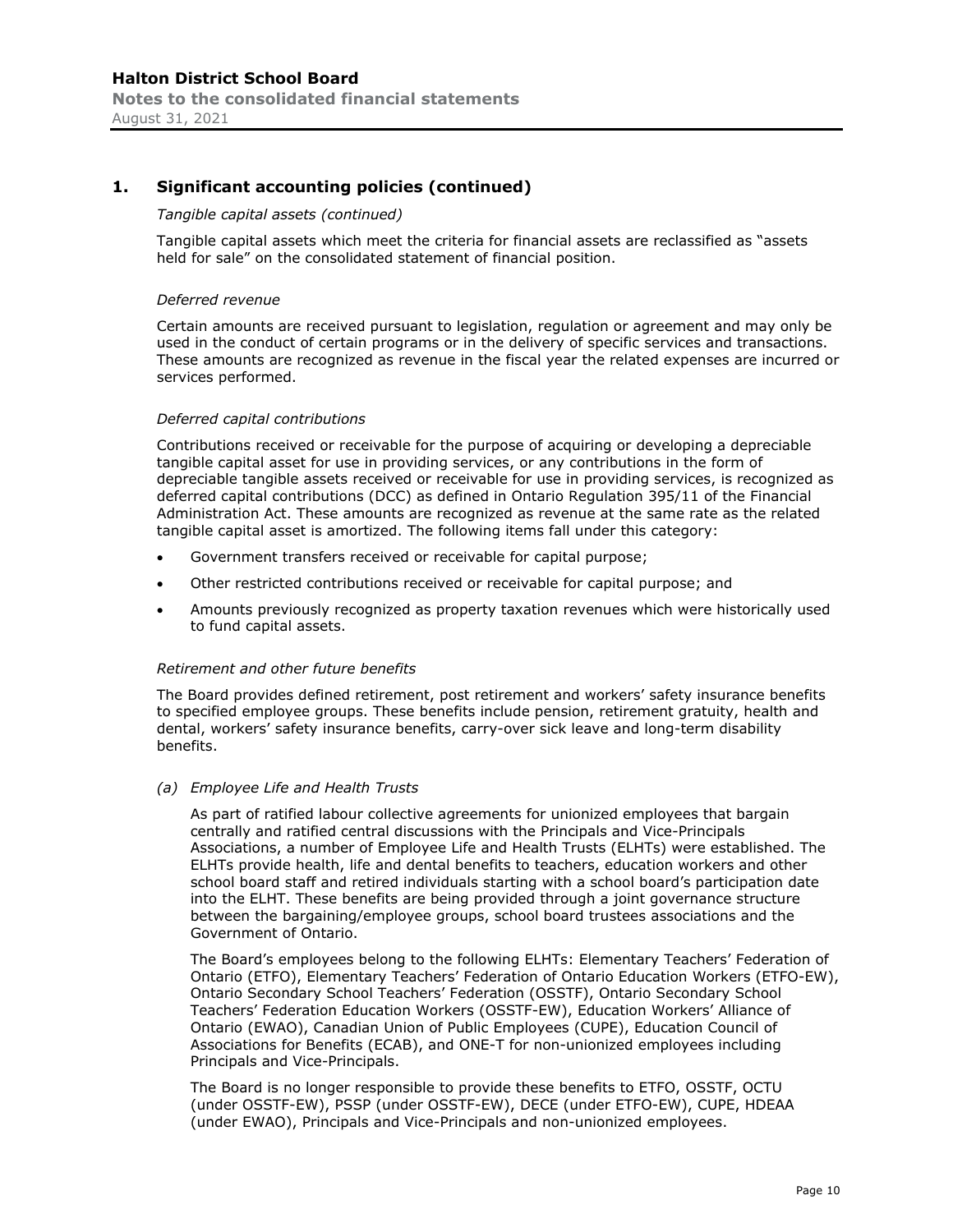*(a) Employee Life and Health Trusts* 

Funding for the ELHTs is based on the existing benefits funding embedded within the Grants for Student Needs (GSN) and additional ministry funding in the form of a Crown contribution and Stabilization Adjustment. School boards are required to remit the negotiated amount per full-time equivalency (FTE) on a monthly basis.

The Board continues to provide health and dental benefits for retired individuals in certain employee groups and continues to have a liability for payment of benefits for individuals who are retired under these plans.

*(b) Retirement gratuity plan, sick leave plan, and post-retirement health and dental plan* 

The Board has adopted the following policies with respect to accounting for these employee benefits:

(i) The costs of self-insured retirement and other employee future benefits are actuarially determined using management's best estimate of salary escalation, accumulated sick days at retirement, insurance and health care costs trends, disability recovery rates, long-term inflation rates and discount rates. In prior years, the cost of retirement gratuities that vested or accumulated over the periods of service provided by the employee were actuarially determined using management's best estimate of salary escalation, accumulated sick days at retirement and discount rates. As a result of the plan change, the cost of retirement gratuities were actuarially determined using the employee's salary, banked sick days and years of service as at August 31, 2012 and management's best estimate of discount rates. The changes resulted in a plan curtailment and any unamortized actuarial gains and losses were recognized as at August 31, 2012. Any actuarial gains and losses arising from changes to the discount rate are amortized over the expected average remaining service life of the employee group.

For self-insured retirement and other employee future benefits that vest or accumulate over the periods of service provided by employees, such as post-retirement health and dental benefits, the cost is actuarially determined using the projected benefit method prorated on service. Under this method, the benefit costs are recognized over the expected average service life of the employee group. The changes to the post-retirement health and dental plan resulted in a plan curtailment and any unamortized actuarial gains and losses associated with the employees impacted by the change were recognized as at August 31, 2012.

For those self-insured benefit obligations that arise from specific events that occur periodically, such as obligations for workers' compensation, the cost is recognized immediately in the period the events occur. Any actuarial gains and losses that are related to these benefits are recognized immediately in the period they arise.

- (ii) The costs of multi-employer defined pension benefits, such as the Ontario Municipal Employees Retirement System pensions, are the employer's contributions due to the plan in the period.
- (iii) The costs of insured benefits are the employer's portion of insurance premiums owed for coverage of employees during the period.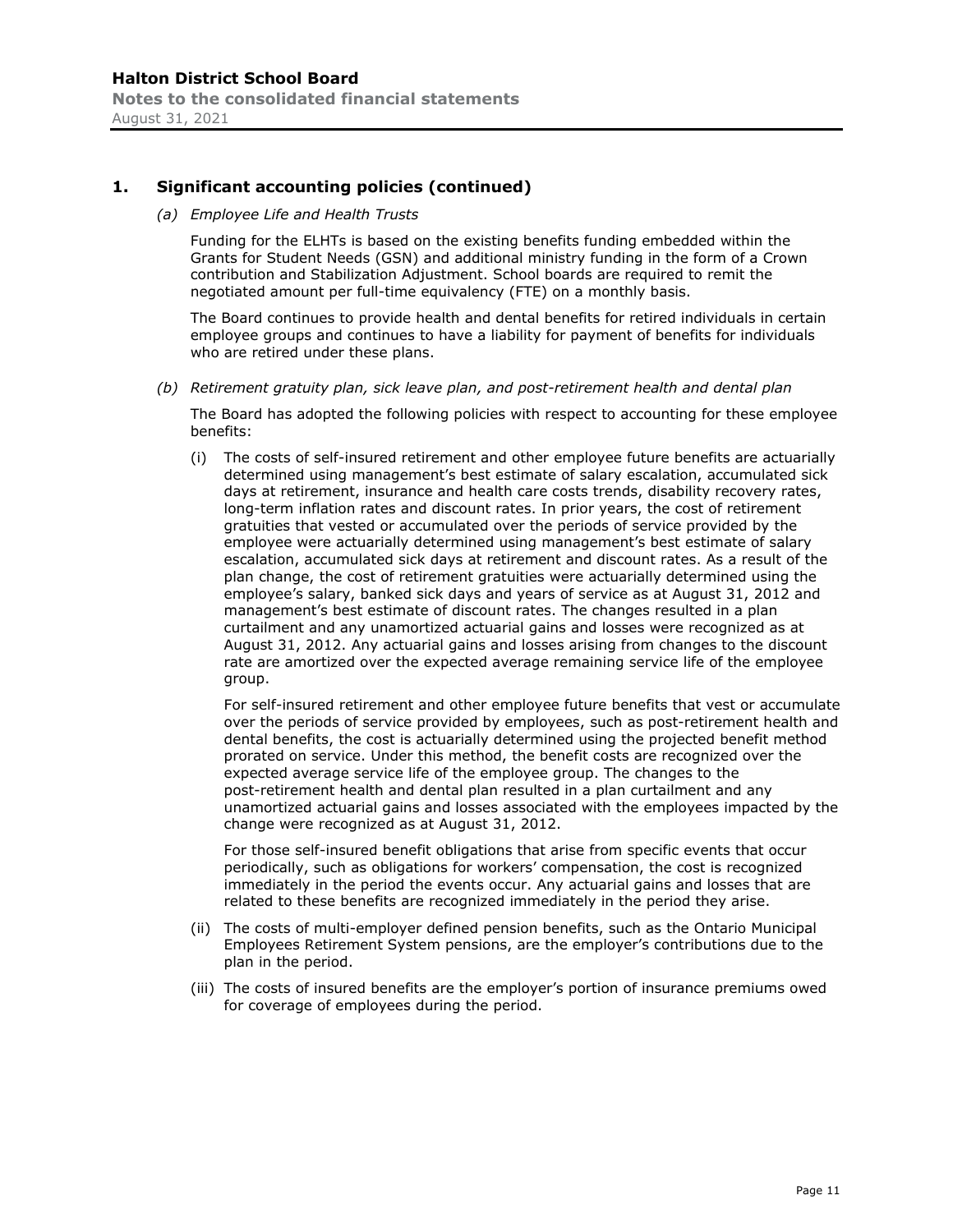#### *Government transfers*

Government transfers, which include legislative grants, are recognized in the consolidated financial statements in the period, in which events giving rise to the transfer occur, providing the transfers are authorized, and eligibility criteria have been met and reasonable estimates of the amount can be made. If government transfers contain stipulations which give rise to a liability, they are deferred and recognized in revenue when the stipulations are met.

Government transfers for capital are deferred as required by Regulation 395/11, recorded as deferred capital contributions (DCC) and recognized as revenue in the consolidated statement of operations at the same rate and over the same periods as the asset is amortized.

#### *Contributed materials*

Contributed materials are recognized by the Board at the date of contribution when a fair value can be reasonably estimated.

#### *Investment income*

Investment income is reported as revenue in the period earned.

When required by the funding government or related Act, investment income earned on externally restricted funds such as pupil accommodation, education development charges and special education form part of the respective deferred revenue balances.

#### *Budget figures*

Budget figures have been provided for comparison purposes and have been derived from the budget approved by the Trustees of the Halton District School Board. The budget is developed in accordance with the provincially mandated funding model for school boards and is used to manage program spending within the guidelines of the funding model. Budget figures in the consolidated statement of change in net debt have not been provided.

#### *Property tax revenue*

Under Canadian Public Sector Accounting Standards, the entity that determines and sets the tax levy records the revenue in the financial statements, which in the case of the Board, is the Province of Ontario. As a result, property tax revenue received from the municipalities is recorded as part of Provincial grants - Grants for Student Needs on the consolidated statement of operations.

#### *Use of estimates*

The preparation of consolidated financial statements in conformity with the basis of accounting described in Note 1 requires management to make estimates and assumptions that affect the reported amounts of assets and liabilities and disclosure of contingent assets and liabilities as at the date of the consolidated financial statements, and the reported amounts of revenues and expenses during the year. Actual results could differ from these estimates. These estimates are reviewed periodically and, as adjustments become necessary, they are reported in the periods in which they become known. Significant estimates include employee future benefits, certain accruals, and useful lives of tangible capital assets.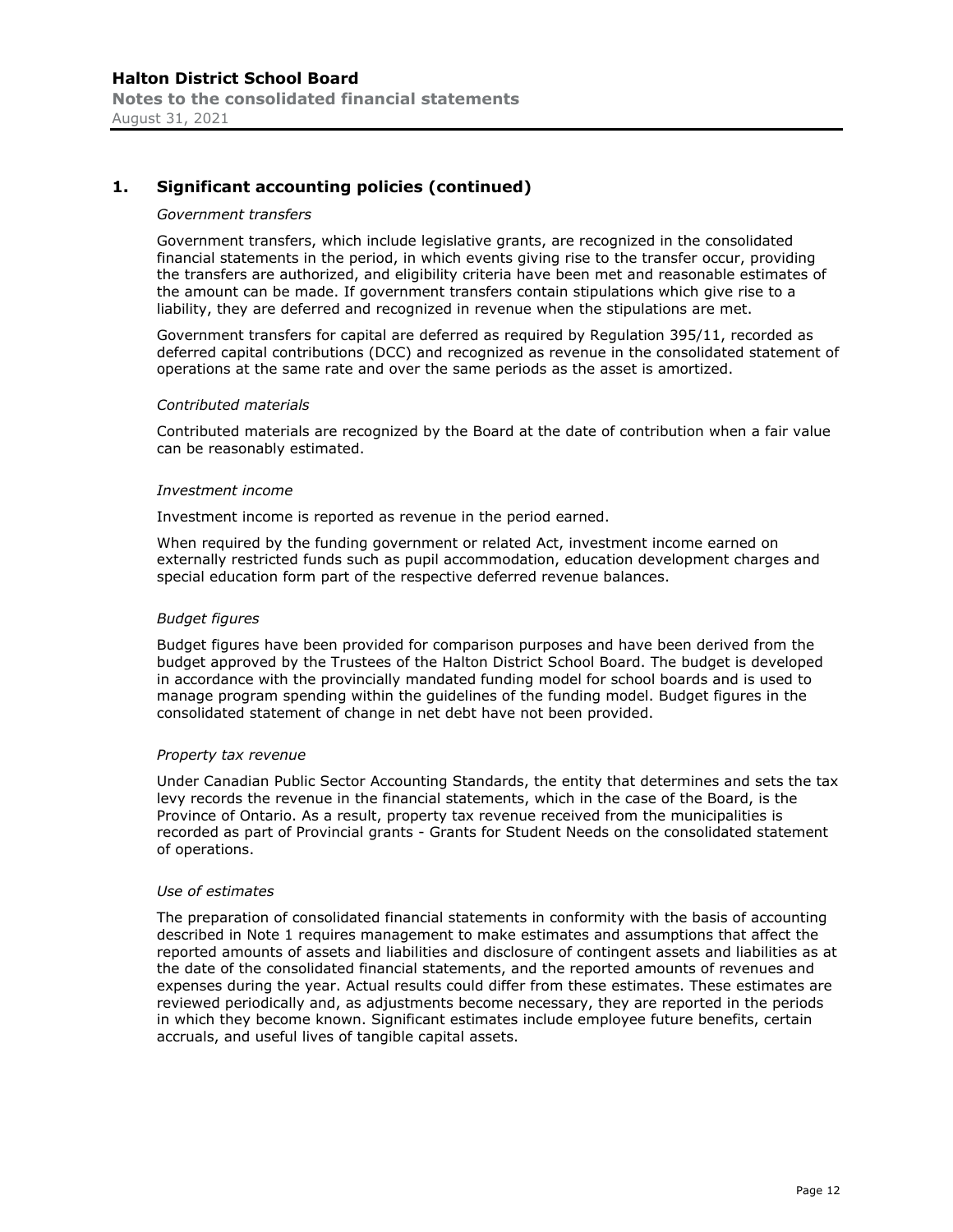# **2. Accounts receivable – Government of Ontario**

#### *Capital grants*

The Government of Ontario replaced variable capital funding with a one-time debt support grant in 2009-10. The Board was granted a one-time grant that recognized capital debt as of August 31, 2010 that is supported by the existing capital programs. The Board receives this grant in cash over the remaining term of the existing capital debt instruments. The Board may also be entitled to yearly capital grants to support capital programs which would be reflected in this account receivable. As at August 31, 2021, the Board has a receivable balance of \$260,633,861 (\$261,655,465 in 2020) with respect to this capital grant, which has been included on the consolidated statement of financial position as part of Accounts receivable – Government of Ontario.

#### *Operating grants*

Effective September 1, 2018, the Ministry of Education (the "Ministry") introduced a new cash management strategy. As part of the strategy, the Ministry delays the flow of part of the annual operating grant payment to school boards if the school board's adjusted accumulated surplus and deferred revenue balances are in excess of certain criteria set out by the Ministry. The balance of delayed grant payments receivable by the Board from the Ministry as at August 31, 2021 is \$53,654,296 (\$45,829,053 in 2020) and has been included on the consolidated statement of financial position as part of Accounts receivable – Government of Ontario.

#### **3. Temporary borrowing**

The Board's banking resolutions allow aggregate borrowings to the maximum of \$135 million. The Board has credit facilities available to the maximum of \$100 million with a Canadian chartered bank to address operating requirements, bridge capital expenditures and education development charges outstanding. As at August 31, 2021, the amount drawn was \$nil (\$nil in 2020).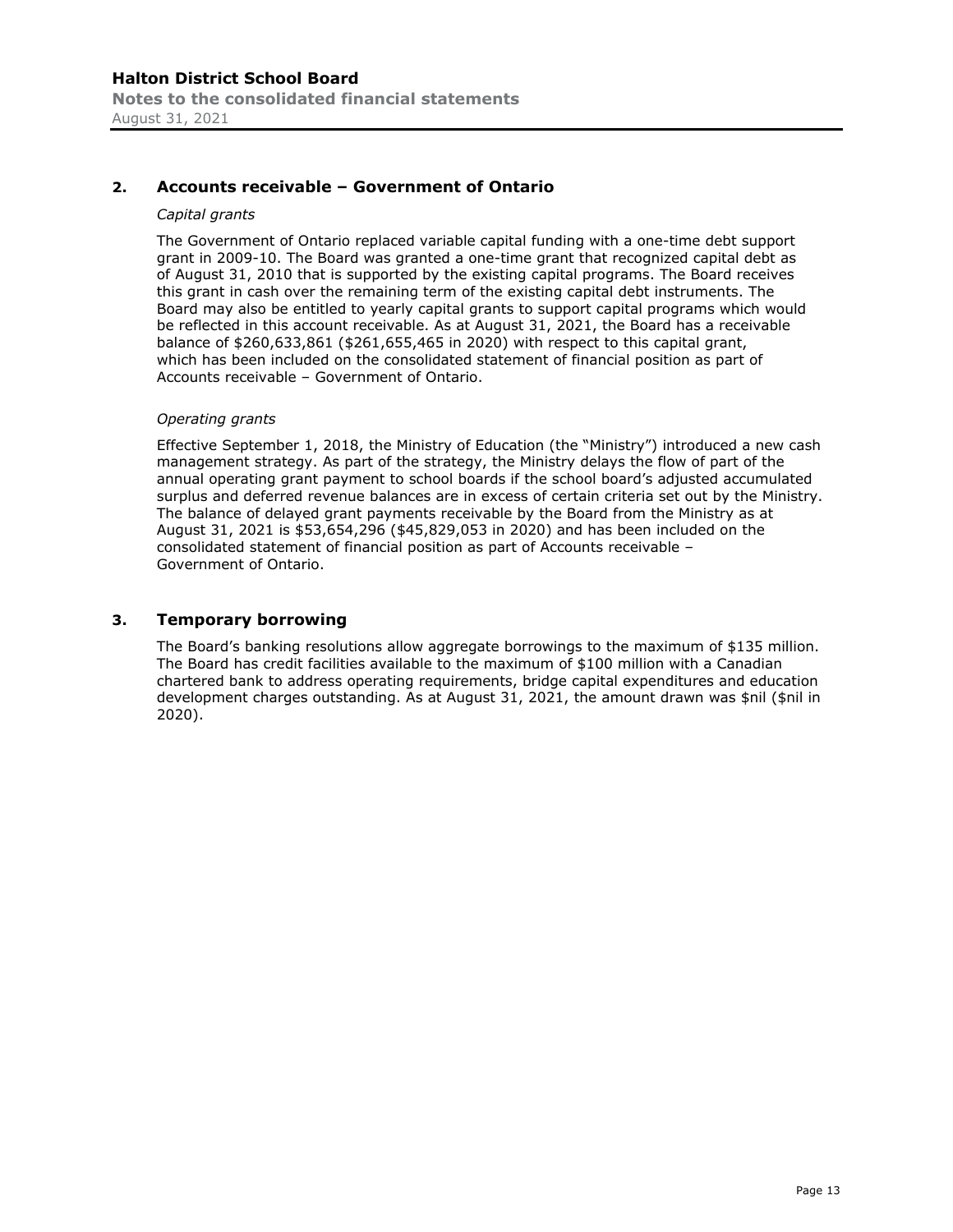**Notes to the consolidated financial statements**  August 31, 2021

# **4. Net long-term liabilities**

Net long-term liabilities on the consolidated statement of financial position is comprised of Ontario Financing Authority (OFA) and Ontario School Boards Financing Corporation (OSBFC) debentures as follows:

|                                                     | 2021        | 2020        |
|-----------------------------------------------------|-------------|-------------|
|                                                     | \$          | \$          |
| Debentures                                          |             |             |
| OSBFC, Series 2003-A2, 5.800%,                      |             |             |
| maturing November 2028                              | 12,916,421  | 14,256,984  |
| OSBFC, Series 2004-A1, 5.483%,                      |             |             |
| maturing November 2029                              | 20,135,322  | 21,951,623  |
| OSBFC, Series 2005-A1, 4.789%, maturing August 2030 | 6,024,930   | 6,549,382   |
| OFA, Bylaw 06090, 4.560%, maturing November 2031    | 11,292,678  | 12,114,926  |
| OFA, Bylaw 08012, 4.900%, maturing March 2033       | 23,986,062  | 25,457,954  |
| OFA, Bylaw 09037, 5.062%, maturing March 2034       | 809,921     | 853,878     |
| OFA, Bylaw 09036, 5.062%, maturing March 2034       | 4,380,872   | 4,618,634   |
| OFA, Bylaw 09125, 5.384%, maturing May 2034         | 6,792,479   | 7,145,683   |
| OFA, Bylaw 10052, 5.232%, maturing May 2035         | 9,329,704   | 9,776,543   |
| OFA, Bylaw 10107, 4.947%, maturing May 2035         | 14,723,712  | 15,438,738  |
| OFA, Bylaw 11034, 4.833%, maturing March 2035       | 14,527,634  | 15,185,727  |
| OFA, Bylaw 11155, 3.970%, maturing November 2036    | 11,771,332  | 12,312,055  |
| OFA, Bylaw 12024, 3.564%, maturing March 2037       | 14,556,460  | 15,231,740  |
| OFA, Bylaw 13030, 3.799%, maturing March 2038       | 38,425,831  | 40,030,122  |
| OFA, Bylaw 13120, 4.037%, maturing October 2028     | 10,027,700  | 11,158,645  |
| OFA, Bylaw 14025, 4.003%, maturing March 2039       | 22,962,956  | 23,832,433  |
| OFA, Bylaw 15010, 2.993%, maturing March 9, 2040    | 1,013,431   | 1,053,044   |
| OFA, Bylaw 16024, 3.242%, maturing March 15, 2041   | 145,053     | 150,199     |
| OFA, Bylaw 17020, 3.594%, maturing March 14, 2042   | 1,279,898   | 1,320,621   |
| Net long-term liabilities                           | 225,102,396 | 238,438,931 |

Of the net long-term liabilities outstanding of \$225,102,396, principal plus interest payable over the next five years and subsequent payments to maturity are as follows:

|                           | Principal   | Interest   | Total       |
|---------------------------|-------------|------------|-------------|
|                           |             |            |             |
|                           |             |            |             |
| 2021/22                   | 13,969,707  | 10,067,969 | 24,037,676  |
| 2022/23                   | 14,633,648  | 9,404,028  | 24,037,676  |
| 2023/24                   | 15,329,885  | 8,707,791  | 24,037,676  |
| 2024/25                   | 16,060,023  | 7,977,653  | 24,037,676  |
| 2025/26                   | 16,825,748  | 7,211,928  | 24,037,676  |
| Total                     | 76,819,011  | 43,369,369 | 120,188,380 |
| Thereafter                | 148,283,385 | 32,595,467 | 180,878,852 |
| Net long-term liabilities | 225,102,396 | 75,964,836 | 301,067,232 |

Interest payments on long-term liabilities amounted to \$10,701,141 (\$11,304,999 in 2020) (Note 5).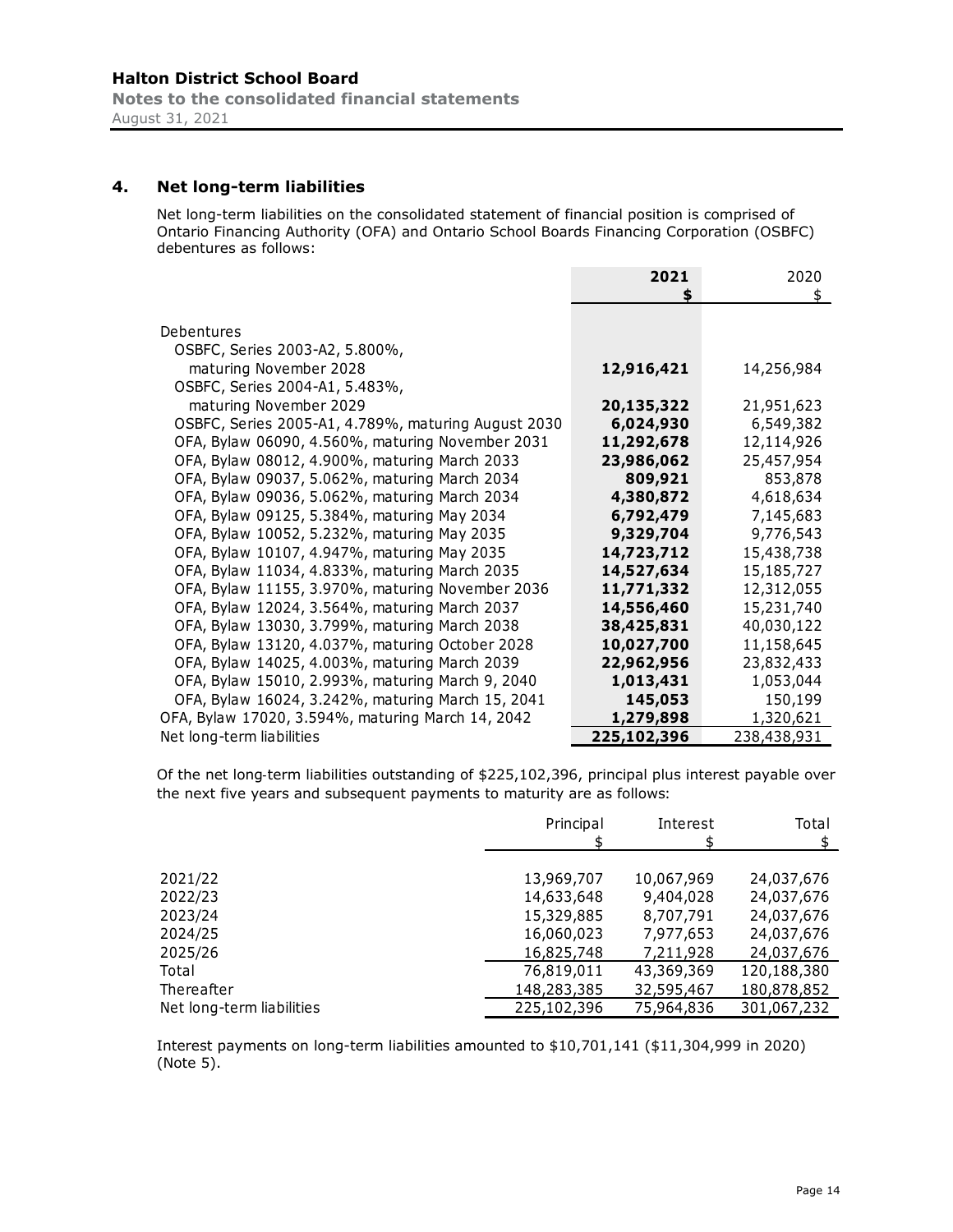# **5. Debt charges and capital loan interest**

Debt charges and capital loan interest includes principal and interest payments as follows:

|                                                                                                                                       | 2021                     | 2020                     |
|---------------------------------------------------------------------------------------------------------------------------------------|--------------------------|--------------------------|
| Principal payments on long-term liabilities<br>Interest payments on long-term liabilities<br>Interest payments on temporary financing | 13,336,535<br>10,701,141 | 12,732,676<br>11,304,999 |
| of capital projects                                                                                                                   | 244,822                  | 367,888                  |
|                                                                                                                                       | 24,282,498               | 24,405,563               |

#### **6. Deferred revenue**

Revenue received and that have been set aside for specific purposes by legislation, regulation or agreement are included in deferred revenue and reported on the consolidated statement of financial position.

Deferred revenue set-aside for specific purposes by legislation, regulation or agreement as at August 31, 2021 is comprised of:

|                                 | Balance as at<br>August 31,<br>2020<br>\$ | <b>Contributions</b><br>received<br>\$ | Revenue<br>recognized in<br>the period | <b>Transfers to</b><br>leferred capital<br>contributions<br>\$ | <b>Balance as at</b><br>August 31,<br>2021<br>\$ |
|---------------------------------|-------------------------------------------|----------------------------------------|----------------------------------------|----------------------------------------------------------------|--------------------------------------------------|
|                                 |                                           |                                        |                                        |                                                                |                                                  |
| Special education               | 1,479,820                                 | 92,495,879                             | 92,383,840                             |                                                                | 1,591,859                                        |
| Legislative grants              | 225,467                                   | 35,525,289                             | 29,757,983                             | 5,581,296                                                      | 411,477                                          |
| Other provinical grants         |                                           | 240,913                                | 240,913                                |                                                                |                                                  |
| Other Ministry of               |                                           |                                        |                                        |                                                                |                                                  |
| <b>Education grants</b>         | 443,024                                   | 22,576,139                             | 20,038,290                             | 2,513,556                                                      | 467,317                                          |
| School renewal                  | 9,183,369                                 | 10,331,902                             | 2,559,779                              | 7,326,941                                                      | 9,628,551                                        |
| Education development           |                                           |                                        |                                        |                                                                |                                                  |
| charges                         |                                           | 28,746,716                             | 28,746,716                             |                                                                |                                                  |
| Other third party               | 7,093                                     | 3,215,383                              | 2,895,374                              | 312,762                                                        | 14,340                                           |
| Proceeds (costs) of disposition | 8,108,093                                 | (137,462)                              |                                        | 844,136                                                        | 7,126,495                                        |
| Total deferred revenue          | 19,446,866                                | 192,994,759                            | 176,622,895                            | 16,578,691                                                     | 19,240,039                                       |

# **7. Deferred capital contributions**

Deferred capital contributions include grants and contributions received that are used for the acquisition of tangible capital assets in accordance with regulation 395/11 that have been expended by year end. The contributions are amortized into revenue over the life of the asset acquired.

|                                                    | 2021           | 2020           |
|----------------------------------------------------|----------------|----------------|
|                                                    | S              |                |
|                                                    |                |                |
| Balance, beginning of year                         | 616,255,260    | 585,920,862    |
| Disposition of The Centre (Note 19)                |                | (359, 052)     |
| Net additions to deferred capital contributions    | 72,968,590     | 61,828,999     |
| Deferred capital contributions - grants recognized | (35, 468, 614) | (31, 135, 549) |
| Balance, end of year                               | 653,755,236    | 616,255,260    |
|                                                    |                |                |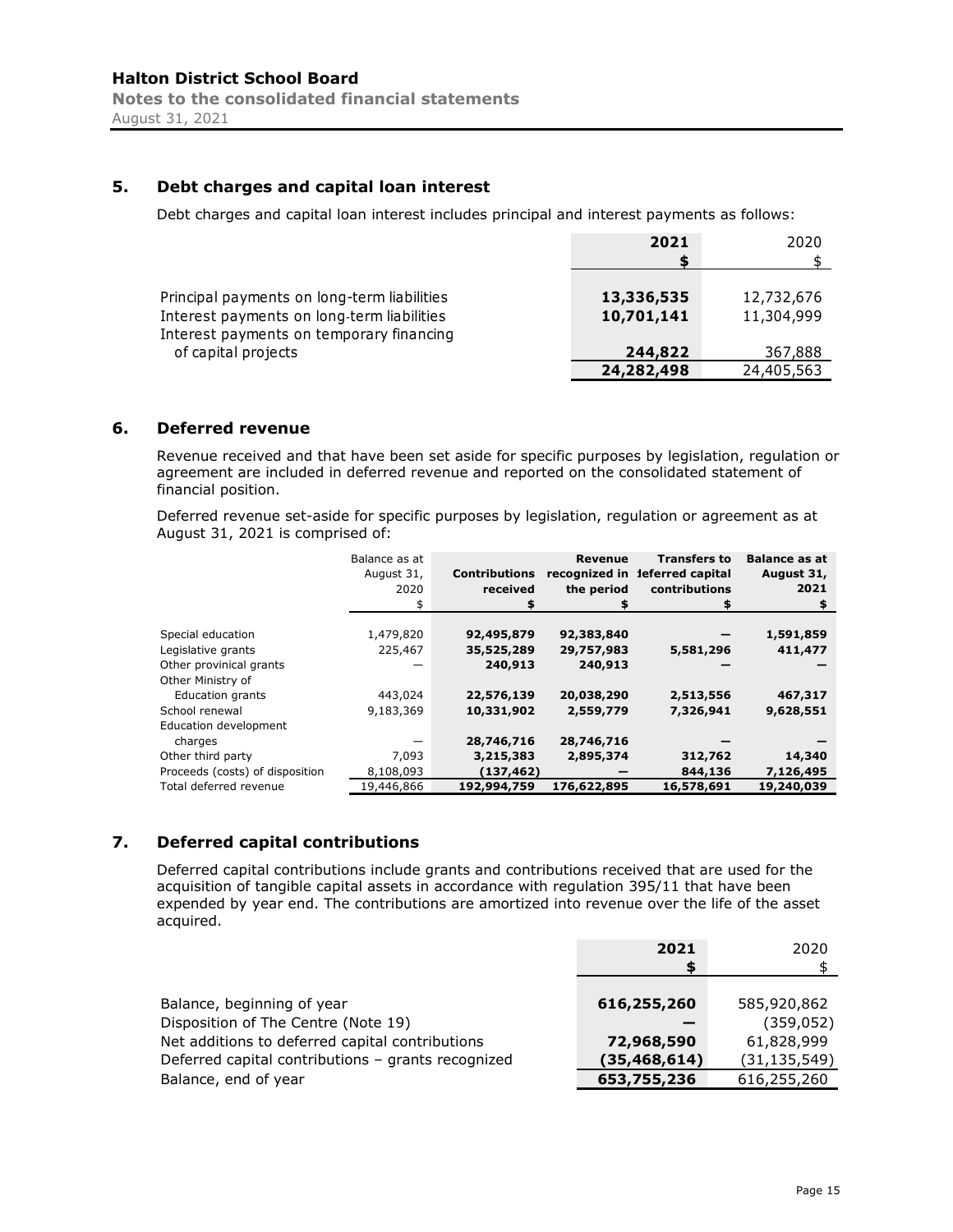**Notes to the consolidated financial statements**  August 31, 2021

# **8. Retirement and other employee future benefits**

|                                                                        |                   |             |           |                   | 2021          | 2020        |
|------------------------------------------------------------------------|-------------------|-------------|-----------|-------------------|---------------|-------------|
|                                                                        |                   |             | Workplace |                   | <b>Total</b>  | Total       |
|                                                                        |                   | <b>Post</b> | safety    | <b>Sick leave</b> | employee      | employee    |
|                                                                        | <b>Retirement</b> | retirement  | insurance | top-up            | future        | future      |
|                                                                        | gratuities        | benefits    | board     | benefits          | benefits      | benefits    |
|                                                                        | \$                | \$          | \$        | \$                | \$            | \$          |
| Accrued employee future<br>benefit obligation<br>Unamortized actuarial | 12,791,869        | 471,033     | 9,943,170 | 878,117           | 24,084,189    | 28,070,261  |
| (losses)                                                               | (1, 144, 185)     |             |           |                   | (1, 144, 185) | (1,699,098) |
| Employee future benefits                                               |                   |             |           |                   |               |             |
| liability                                                              | 11,647,684        | 471,033     | 9,943,170 | 878,117           | 22,940,004    | 26,371,163  |
|                                                                        |                   |             |           |                   |               |             |
|                                                                        |                   |             |           |                   | 2021          | 2020        |
|                                                                        |                   |             | Workplace |                   | <b>Total</b>  | Total       |
|                                                                        |                   | Post        | safety    | <b>Sick leave</b> | employee      | employee    |
|                                                                        | <b>Retirement</b> | retirement  | insurance | top-up            | future        | future      |
|                                                                        | gratuities        | benefits    | board     | benefits          | benefits      | benefits    |
|                                                                        | \$                | \$          | \$        | \$                | \$            | \$          |
|                                                                        |                   |             |           |                   |               |             |
| Recognition of<br>unamortized<br>actuarial losses                      |                   |             |           |                   |               |             |
| (gains)                                                                | 432,735           | (329, 139)  |           | 420,061           | 523,657       | 296,933     |
| Current year                                                           |                   |             |           |                   |               |             |
| benefit cost                                                           |                   | 108,754     | 480,862   | 878,117           | 1,467,733     | 5,697,222   |
| Plan amendment                                                         |                   | 98,070      |           |                   | 98,070        |             |
| Interest on accrued                                                    |                   |             |           |                   |               |             |
| benefit obligation                                                     | 194,441           | 9,677       | 151,701   |                   | 355,819       | 533,606     |
| Employee future                                                        |                   |             |           |                   |               |             |
| benefits expense                                                       | 627,176           | (112, 638)  | 632,563   | 1,298,178         | 2,445,279     | 6,527,761   |

Above amounts exclude pension contributions to the Ontario Municipal Employees Retirement System, a multi-employer pension plan, described below.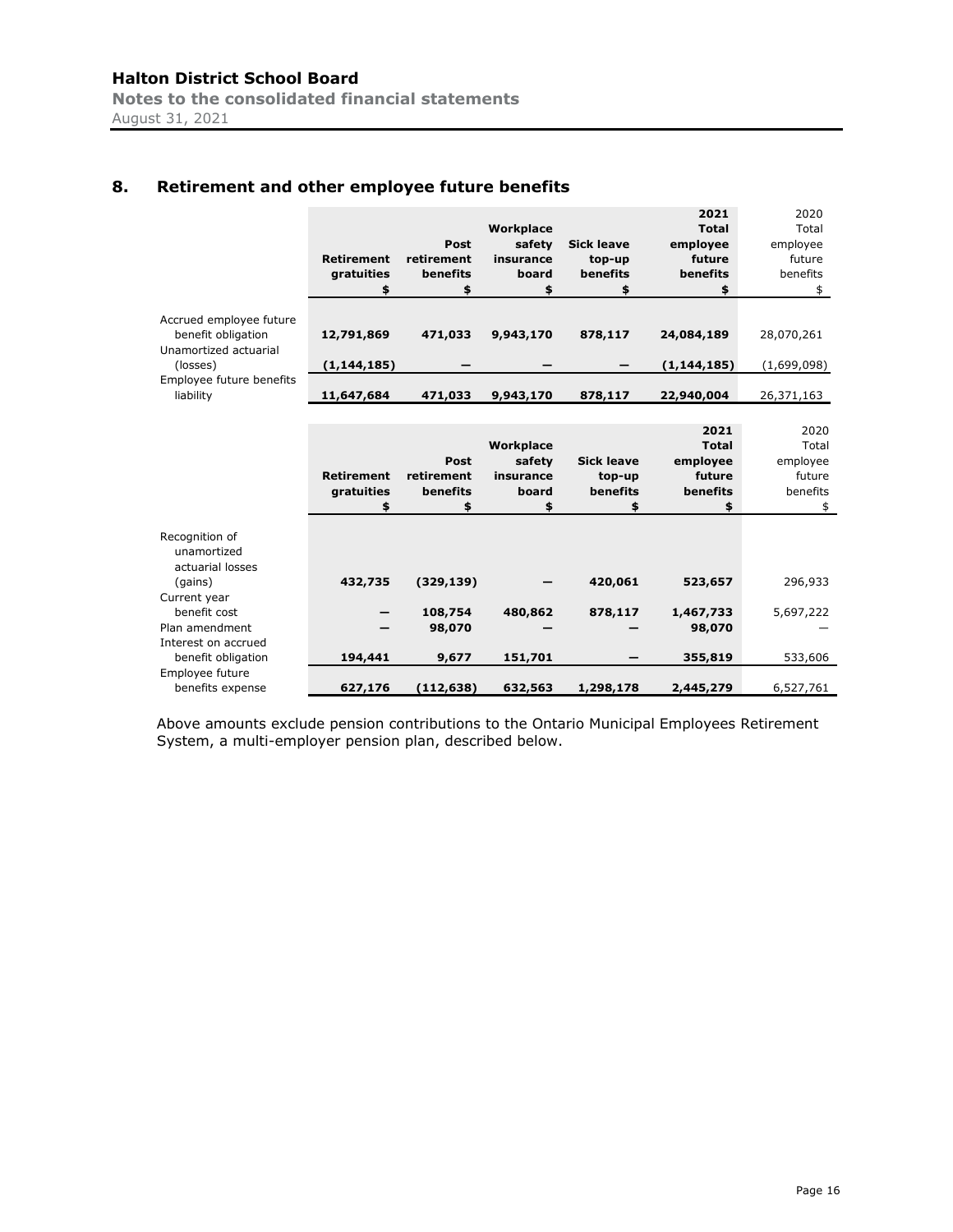# **8. Retirement and other employee future benefits (continued)**

#### *Actuarial assumptions*

The accrued benefit obligations for employee future benefit plans as at August 31, 2021 are based on actuarial valuations/extrapolations completed for accounting purposes as at August 31, 2021. These actuarial valuations/extrapolations take into account any plan changes and the economic assumptions used in these valuations are the Board's best estimates of expected rates of:

|                                       | 2021 | 2020 |
|---------------------------------------|------|------|
|                                       | %    | $\%$ |
| Inflation                             |      |      |
| Retirement gratuities                 | 1.50 | 1.50 |
| Healthcare cost escalation            |      |      |
| Dental                                | 5.00 | 4.50 |
| Health                                | 5.00 | 7.25 |
| Discount on accrued benefit obligaton |      |      |
| Retirement gratuities                 | 1.80 | 1.40 |
| Post-retirement benefits              | 1.80 | 1.40 |

#### *Ontario Teachers' Pension Plan*

Teachers and related employee groups are eligible to be members of Ontario Teachers' Pension Plan. Employer contributions for these employees are provided directly by the Province of Ontario. The pension costs and obligations related to this plan are a direct responsibility of the Province. Accordingly, no costs or liabilities related to this plan are included in the Board's consolidated financial statements.

During the year ended August 31, 2021, the employee contributions to this plan were \$47,952,461 (\$43,377,059 in 2020).

#### *Ontario Municipal Employees Retirement System*

All permanent non-teaching employees of the Board are eligible to be members of Ontario Municipal Employees Retirement System (OMERS), a multi-employer pension plan. The plan provides defined pension benefits to employees based on their length of service and rates of pay. The Board contributions equal the employee contributions to the plan. During the year ending August 31, 2021, the Board contributed \$9,289,349 (\$8,868,304 in 2020) to the plan. As this is a multi-employer pension plan, these contributions are the Board's pension benefit expenses. No pension liability for this type of plan is included in the Board's consolidated financial statements, as these obligations are a direct responsibility of OMERS.

#### *Retirement gratuities*

The Board provides retirement gratuities to certain groups of employees hired prior to specified dates. The Board provides these benefits through an unfunded defined benefit plan. The benefit costs and liabilities related to this plan are included in the Board's Consolidated financial statements. As a result of the 2012 plan change, the amount of the gratuities payable to eligible employees at retirement is based on their salary, accumulated sick days, and years of service at August 31, 2012. Retirement of gratuities expensed amounted to \$627,176 (\$660,935 in 2020).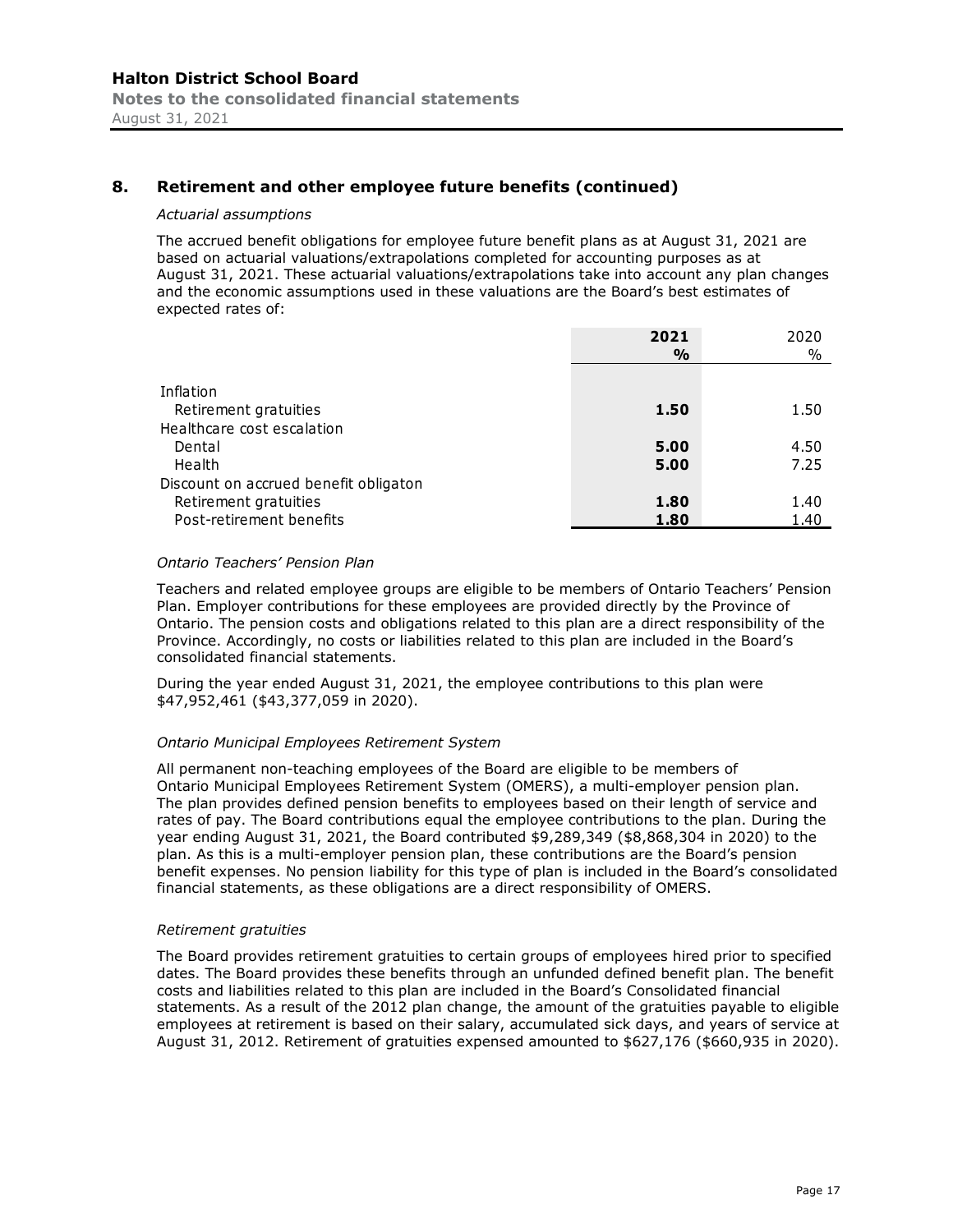# **8. Retirement and other employee future benefits (continued)**

#### *Post-retirement benefits*

The Board continues to provide post-retirement health and dental benefits to certain employee groups after retirement until the members reach 65 years of age. The premiums are based on the Board experience and retirees' premiums are subsidized by the board. The benefit costs and liabilities related to the plan are provided through an unfunded defined benefit plan and are included in the Board's consolidated financial statements. Employees retiring on or after August 12, 2021, no longer qualify for board subsidized premiums or contributions.

#### *Healthcare spending account*

The Board also provides additional supplemental benefits in the form of a healthcare spending account ("HCSA") of \$3,000 per year for all eligible members of the Senior Officers group who retired before August 13, 2021 until age 65. Prior to 2021, the HCSA was not included in the benefits liability and has been recognized as a plan amendment in the current year.

#### *Other employee future benefits*

#### *Workplace Safety Insurance Board*

The Board is a Schedule 2 employer under the Workplace Safety and Insurance Act ("Act") and, as such, assumes responsibility for the payment of all claims to its injured workers under the Act.

Occurrences between \$1,000,000 and \$25,000,000 are insured under third party insurance coverage. The Board participates in the Workers' Compensation Assistance Program with the School Boards' Co-operative Inc. (SBCI). For an annual fee, this program provides funds to Participating Members that incur claim costs on any workers' compensation incident between \$500,000 and \$1,000,000. The Board is self-insured for all other occurrences. The benefit costs and liabilities related to this plan are included in the Board's consolidated financial statements. School boards are required to provide salary top-up to a maximum of 4½ years for employees receiving payments from the Workplace Safety and Insurance Board, where the collective agreements negotiated prior to 2012 included such provisions.

As of August 31, 2021, these obligations, as actuarially determined, amounted to \$9,943,000 (\$11,880,043 in 2020) and are included in Employee future benefits payable.

The change in this amount from the previous year has been reflected in the consolidated statement of operations.

#### *Long-term disability salary compensation*

The costs of salary compensation paid to employees on long-term disability leave are fully insured and are not included in the defined benefit plan.

#### *Sick leave top-up benefits*

A maximum of 11 unused sick leave days from the current year may be carried forward into the following year only, to be used to top-up salary for illnesses paid through the short-term leave and disability plan in that year. The accrued benefit obligation for the sick leave top-up is based on an actuarial valuation for accounting purposes as of August 31, 2021. This actuarial valuation is based on assumptions about future events.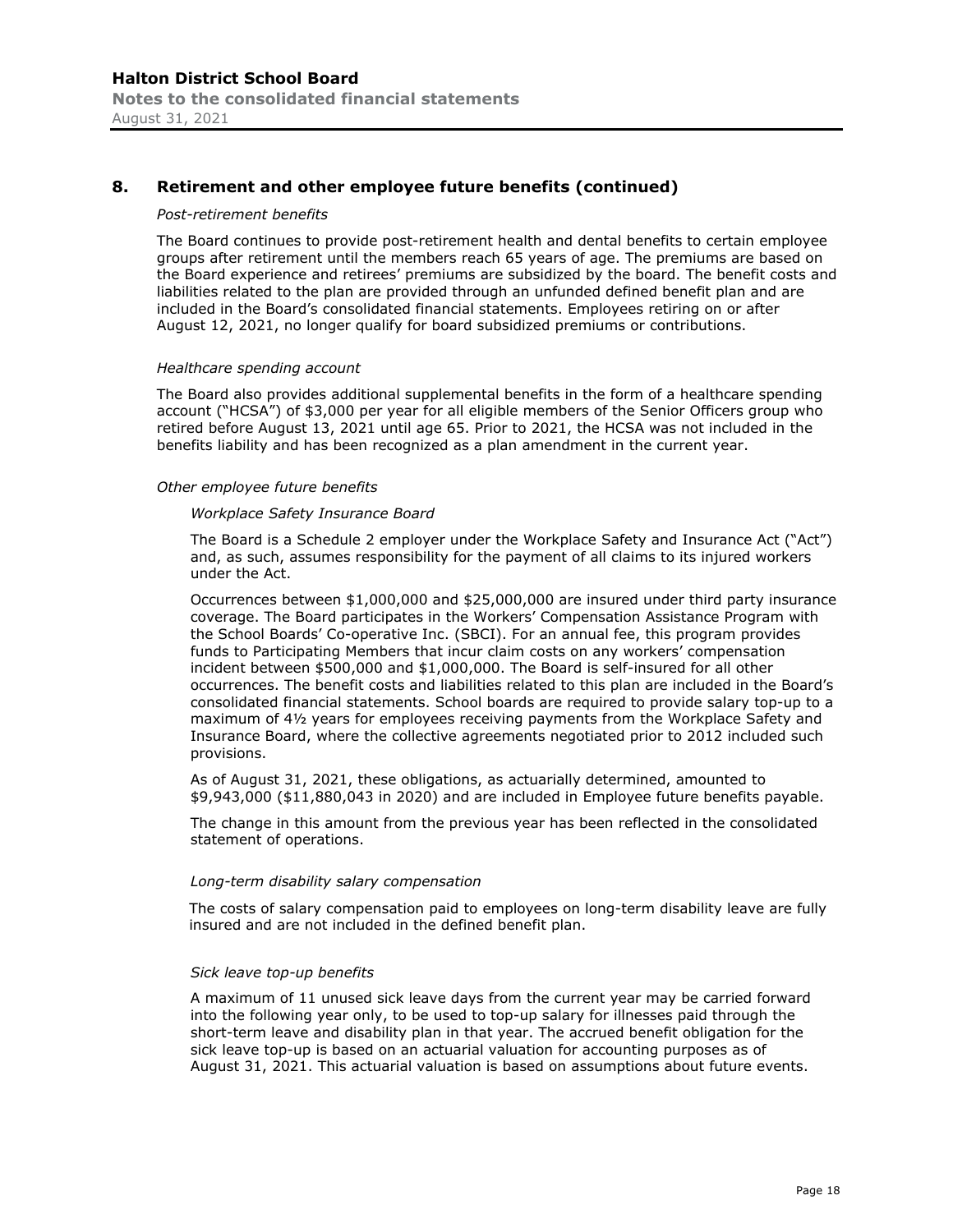**Notes to the consolidated financial statements**  August 31, 2021

# **9. Tangible capital assets**

|                                    | Cost,<br>August 31,<br>2020<br>\$ | <b>Additions</b><br>and<br>betterments | <b>Disposals</b> | To/from<br>construction<br>in progress | Writedowns | <b>Transfer to</b><br>assets held<br>for sale | Cost.<br>August 31,<br>2021<br>Ŝ |
|------------------------------------|-----------------------------------|----------------------------------------|------------------|----------------------------------------|------------|-----------------------------------------------|----------------------------------|
| HDSB                               |                                   |                                        |                  |                                        |            |                                               |                                  |
| Land                               | 228,407,300                       | 23,879,151                             |                  | 40,228                                 |            | (7,825,473)                                   | 244,501,206                      |
| Land improvements                  | 47,128,991                        | 4,172,273                              |                  |                                        |            |                                               | 51,301,264                       |
| Buildings (40 yrs)                 | 871,211,718                       | 26,524,004                             |                  |                                        |            |                                               | 897,735,722                      |
| Other buildings                    | 112,268                           |                                        |                  |                                        |            |                                               | 112,268                          |
| Portable structures                | 7,219,093                         | 3,606,255                              | (386, 500)       |                                        |            |                                               | 10,438,848                       |
| Construction in progress           | 17,224,049                        | 28,894,152                             |                  | 735,580                                |            |                                               | 46,853,781                       |
| Pre-acquisition costs - land       | 466,427                           | 68,135                                 |                  | (40, 228)                              | (426, 199) |                                               | 68,135                           |
| Pre-acquisitions costs - buildings | 735,581                           | 521,746                                |                  | (735, 580)                             |            |                                               | 521,747                          |
| Equipment (5 years)                | 405,541                           | 365,053                                | (8, 919)         |                                        |            |                                               | 761,675                          |
| Equipment (10 years)               | 3,823,925                         | 395,181                                | (141, 569)       |                                        |            |                                               | 4,077,537                        |
| Equipment (15 years)               | 2,029,090                         | 39,694                                 |                  |                                        |            |                                               | 2,068,784                        |
| First time equipping               | 12,715,591                        | 842,544                                | (1,380,886)      |                                        |            |                                               | 12, 177, 249                     |
| Furniture                          | 760,183                           | 10,200                                 | (11, 052)        |                                        |            |                                               | 759,331                          |
| Computer hardware                  | 7,158,846                         | 7,256,774                              | (4,091,651)      |                                        |            |                                               | 10,323,969                       |
| Computer software                  | 711,761                           | 27,951                                 | (597, 687)       |                                        |            |                                               | 142,025                          |
| Leasehold improvements             |                                   |                                        |                  |                                        |            |                                               |                                  |
| - buildings                        | 331,429                           | 1,180,161                              |                  |                                        |            |                                               | 1,511,590                        |
|                                    | 1,200,441,793                     | 97,783,274                             | (6, 618, 264)    |                                        | (426, 199) | (7,825,473)                                   | 1,283,355,131                    |

|                                    | Accumulated  |              |                  | Accumulated       |               |              |
|------------------------------------|--------------|--------------|------------------|-------------------|---------------|--------------|
|                                    | amortization |              |                  | amortization      |               |              |
|                                    | Balance at   |              |                  | <b>Balance at</b> | Net           | Net          |
|                                    | August 31,   |              |                  | August 31,        | book value    | book value   |
|                                    | 2020         | Amortization | <b>Disposals</b> | 2021              | 2021          | 2020         |
|                                    | \$           |              |                  |                   |               | \$           |
| <b>HDSB</b>                        |              |              |                  |                   |               |              |
| Land                               |              |              |                  |                   | 244,501,206   | 228,407,300  |
| Land improvements                  | 21,025,922   | 3,227,761    |                  | 24,253,683        | 27,047,581    | 26, 103, 069 |
| Buildings (40 yrs)                 | 305,964,225  | 26,616,779   |                  | 332,581,004       | 565, 154, 718 | 565,247,493  |
| Other buildings                    | 36,486       | 5,613        |                  | 42,099            | 70,169        | 75,782       |
| Portable structures                | 5,718,905    | 449,687      | (386, 500)       | 5,782,092         | 4,656,756     | 1,500,188    |
| Construction in progress           |              |              |                  |                   | 46,853,781    | 17,224,049   |
| Pre-acquisition costs - land       |              |              |                  |                   | 68,135        | 466,427      |
| Pre-acquisitions costs - buildings |              |              |                  |                   | 521,747       | 735,581      |
| Equipment (5 years)                | 174,145      | 111,268      | (8, 919)         | 276,494           | 485,181       | 231,396      |
| Equipment (10 years)               | 2, 171, 036  | 309,649      | (141, 569)       | 2,339,116         | 1,738,421     | 1,652,889    |
| Equipment (15 years)               | 592,099      | 200,631      |                  | 792,730           | 1,276,054     | 1436,991     |
| First time equipping               | 8,072,781    | 1,202,202    | (1,380,886)      | 7,894,097         | 4,283,152     | 4,642,810    |
| Furniture                          | 313,272      | 75,824       | (11, 052)        | 378,044           | 381,287       | 446,911      |
| Computer hardware                  | 3,290,076    | 3,713,559    | (4,091,651)      | 2,911,984         | 7,411,985     | 3,868,770    |
| Computer software                  | 649,262      |              |                  |                   |               | 62,499       |
|                                    |              | 58,965       | (597, 687)       | 110,540           | 31,485        |              |
| Leasehold improvements             |              |              |                  |                   |               |              |
| - buildings                        |              | 315,991      |                  | 315,991           | 1, 195, 599   | 331,429      |
|                                    | 348,008,209  | 36,287,929   | (6, 618, 264)    | 377,677,874       | 905,677,257   | 852,433,584  |

#### *(a) Assets under construction*

Assets under construction which include construction in progress, pre-acquisition costs – land and pre-acquisition costs – building for a total value of \$47,443,663 (\$18,426,057 in 2020) have not been amortized. Amortization of these assets will commence when the asset is put into service.

#### *(b) Assets held for sale*

As of August 31, 2021, \$7,825,473 related to one parcel of land was recorded as assets held for sale.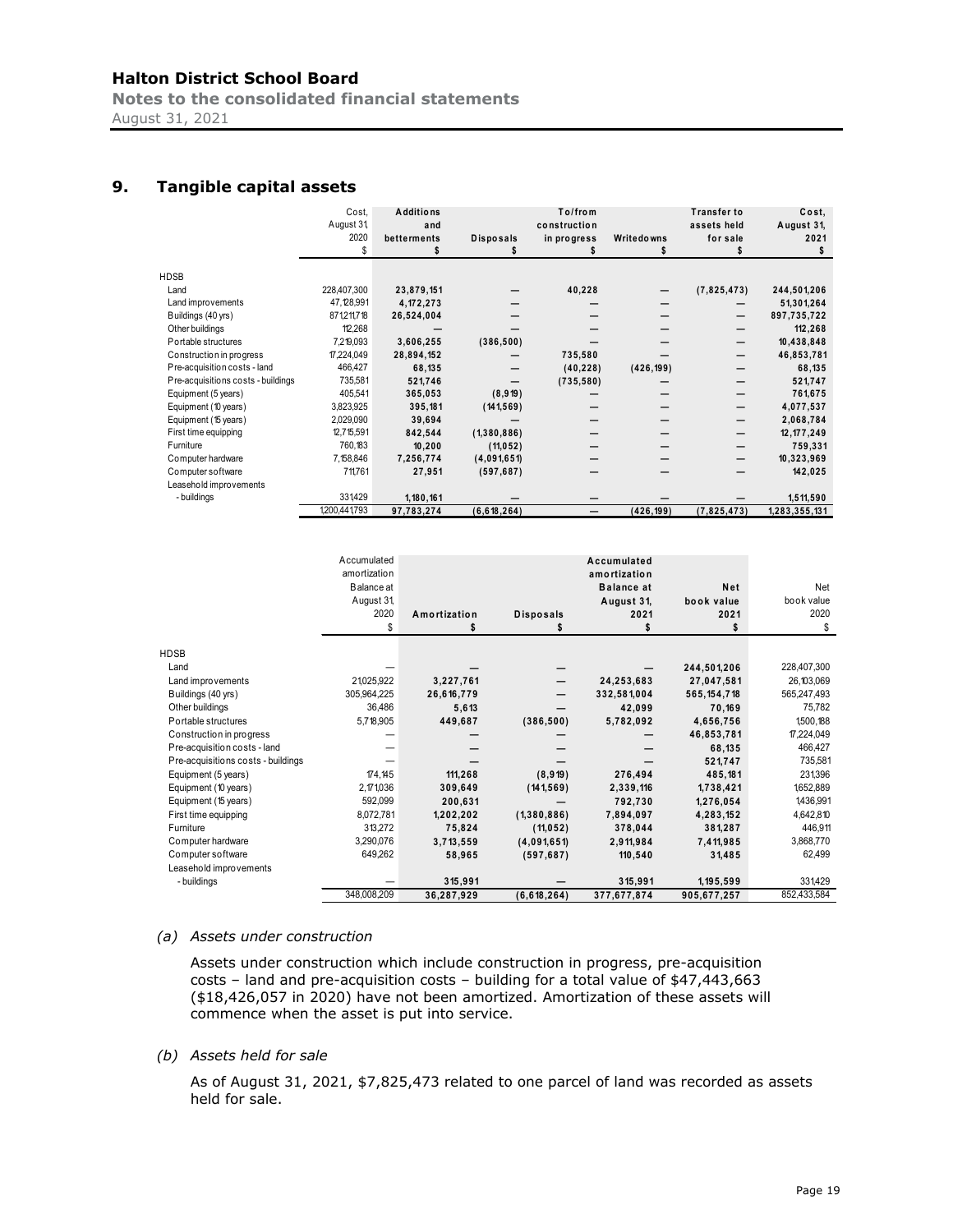**Notes to the consolidated financial statements**  August 31, 2021

# **10. Accumulated surplus**

Accumulated surplus consists of the following:

|                                               | 2021                          | 2020                          |
|-----------------------------------------------|-------------------------------|-------------------------------|
| Non-designated surplus                        | 21,879,796                    | 28,933,760                    |
| Amounts internally restricted                 |                               |                               |
| for future use of the Board                   |                               |                               |
| Retirement gratuities<br>Other operating      | 24,303,321                    | 1,133,000<br>10,198,566       |
| Accommodation                                 | 30,948,177                    | 29,384,263                    |
| Committed capital projects                    |                               |                               |
| and sinking fund interest                     | 7,353,075                     | 7,304,993                     |
|                                               | 62,604,573                    | 48,020,822                    |
| Unavailable for compliance                    |                               |                               |
| Employee future benefits                      | (56, 103)                     | (545, 356)                    |
| Interest accrual                              | (2,900,578)                   | (3,090,210)                   |
|                                               | (2,956,681)                   | <u>(3,635,566)</u>            |
| Revenue recognized for land                   |                               |                               |
| Land (Note 9)                                 | 244,501,206                   | 228,407,300                   |
| Pre-acquisition costs land (Note 9)           | 68,135                        | 466,427                       |
| Assets held for sale (Note 9)                 | 7,825,473                     |                               |
| Education development charges outstanding (i) | (20, 886, 812)<br>231,508,002 | (25, 372, 589)<br>203,501,138 |
|                                               |                               |                               |
| School generated funds                        | 3,992,826                     | 5,301,650                     |
| Total accumulated surplus                     | 317,028,516                   | 282,121,804                   |

(i) The Education Act, Part IX, Division E and Ontario Regulation 20/98 (amended by Ontario Regulation 95/02) provide requirements for determining a board's eligibility to impose Education Development Charges ("EDC") on new development, and the calculation of these charges. The accumulated eligible education development charge expenditures may be financed through cash and cash equivalents or temporary borrowing on the consolidated statement of financial position. Interest on education development charges outstanding amounted to \$44,459 (\$230,007 in 2020).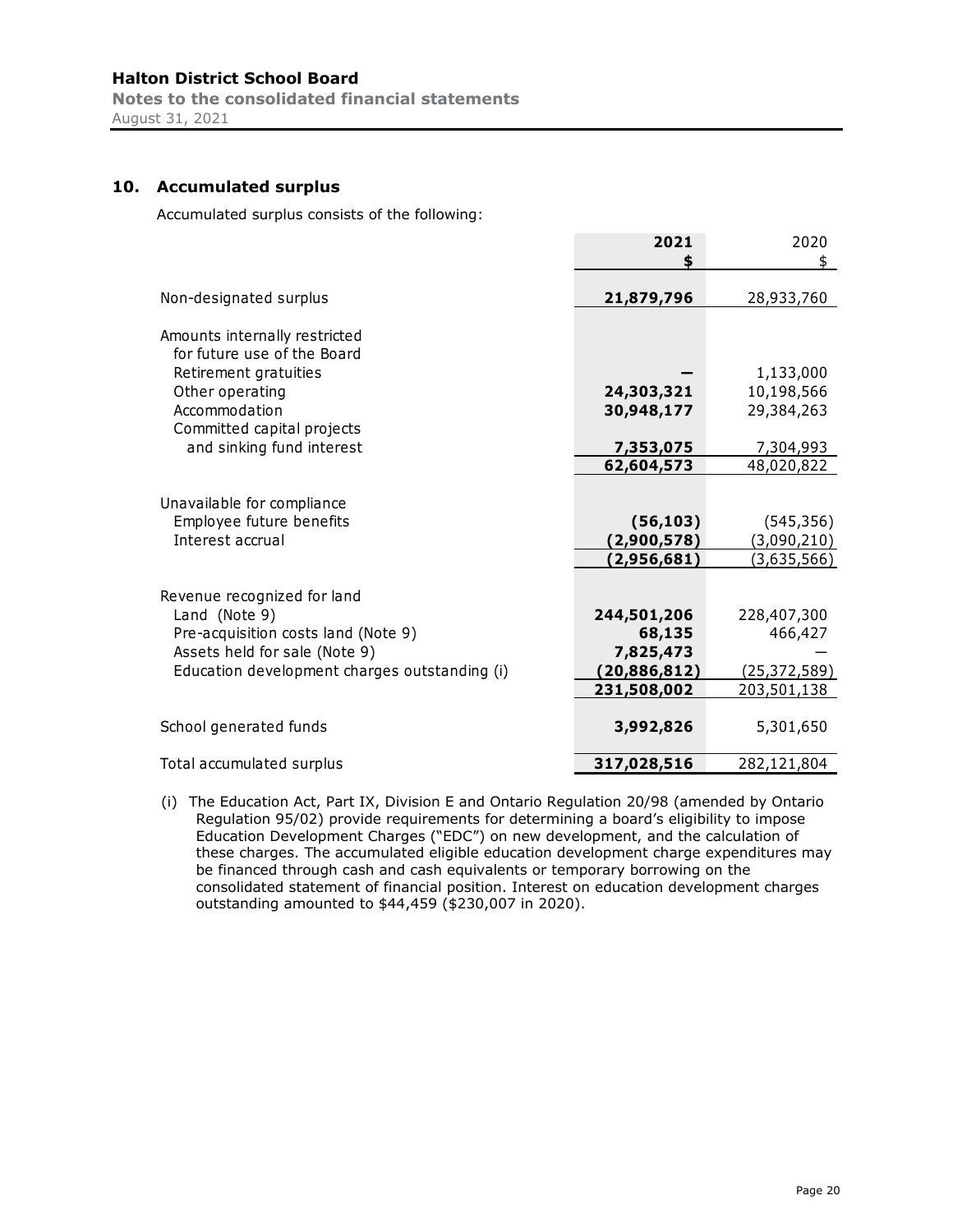# **11. Ministry of Labour, Training and Skills Development Funding**

The Board has a transfer payment agreement with the Ministry of Labour, Training and Skills Development ("MLTSD") to provide Adult Non-Credit Language Training in the form of English as a Second Language ("ESL") and French as a Second Language ("FSL"). For the year ended August 31, 2021, the Board subcontracted part of the language instruction to Fast Track Centre for Skills, Development and Training (the "Centre").

A requirement of the agreement with MLTSD is to provide audited financial statements for the funding year, including a schedule of revenue and expenses related to the agreement. The following is a breakdown of the revenue and expenses related to the Adult Non-Credit Language Training Program for the year ended August 31, 2021:

|                                    | 2021      |
|------------------------------------|-----------|
|                                    |           |
|                                    |           |
| Program revenue                    |           |
| Funds received                     | 575,800   |
|                                    |           |
| Program expenses                   |           |
| Salaries and benefits              | 271,470   |
| Classroom resources                | 23,018    |
| Subcontracted services             | 224,559   |
| Cleaning, phone and other expenses | 27,510    |
| Administration fee                 | 42,428    |
|                                    | 588,985   |
|                                    |           |
| Excess of expenses over revenue    | (13, 185) |
|                                    |           |

# **12. In-kind transfers - Ministry of Government and Consumer Services**

The Board has recorded both revenues and expenses associated with centrally procured in-kind transfers of personal protective equipment ("PPE") and critical supplies and equipment ("CSE") received from the Ministry of Government and Consumer Services ("MGCS"). The amounts recorded were calculated based on the weighted average cost of the supplies as determined by MGCS and quantity information based on the Board's records. The in-kind revenue recorded for these transfers is \$9,968,705 with expenses based on use of \$9,968,705 for a net impact of \$nil to the consolidated statement of operations.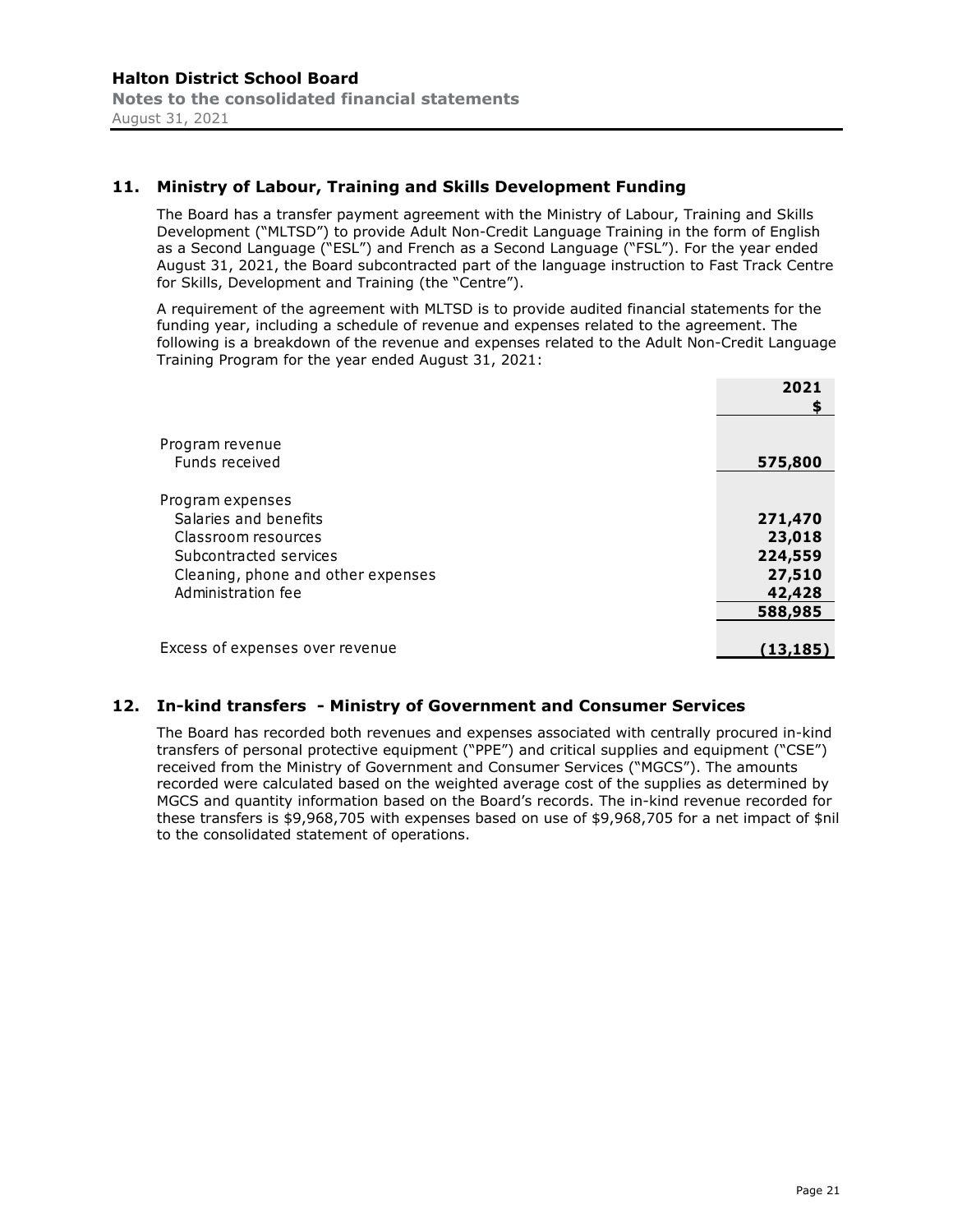**Notes to the consolidated financial statements**  August 31, 2021

# **13. Expenses by object**

The following is a summary of expenses reported in the consolidated statement of operations by object:

|                                   |               | 2021          | 2020        |
|-----------------------------------|---------------|---------------|-------------|
|                                   | <b>Budget</b> | <b>Actual</b> | Actual      |
|                                   |               | S             | S.          |
|                                   |               |               |             |
| Salary and wages                  | 546,727,615   | 542,815,851   | 507,158,886 |
| Employee benefits                 | 95,671,701    | 91,858,202    | 87,460,107  |
| Staff development                 | 4,035,388     | 3,191,426     | 4,145,171   |
| Supplies and services             | 60,511,794    | 42,614,020    | 48,580,451  |
| Interest charges on capital       | 11,467,131    | 10,800,790    | 11,720,387  |
| Rental expenses                   | 124,500       | 111,546       | 116,642     |
| Fees and contract services        | 45,456,699    | 38,800,368    | 38,592,895  |
| Other                             | 7,076,384     | 34,350,765    | 6,819,042   |
| Amortization and write-downs of   |               |               |             |
| tangible capital assets           | 31,695,511    | 36,714,128    | 31,693,263  |
| Loss on disposition of The Centre |               |               | 1,473,573   |
|                                   | 802,766,723   | 801,257,096   | 737,760,417 |

# **14. Ontario School Board Insurance Exchange ("OSBIE")**

The school board is a member of the Ontario School Board Insurance Exchange (OSBIE), a reciprocal insurance company licensed under the Insurance Act. OSBIE insures general public liability, property damage and certain other risks. Liability insurance is available to a maximum of \$27 million per occurrence.

The ultimate premiums over a five year period are based on each member of the reciprocal and the Board's actual claims experience. Periodically, the Board may receive a refund or be asked to pay an additional premium based on its pro rata share of claims experience. The current five year term expires December 31, 2021 and has been renegotiated for a further five year period ending December 31, 2026.

# **15. Contractual obligations and contingent liabilities**

(a) The Board has the following annual lease and contract commitments over the next 5 years with respect to furniture, equipment, computer hardware and software, construction, and portables, totaling \$46,984,983.

| 2022       | 21,733,889 |
|------------|------------|
| 2023       | 17,360,788 |
| 2024       | 4,086,088  |
| 2025       | 2,028,251  |
| 2026       | 1,235,334  |
| Thereafter | 540,633    |
|            | 46,984,983 |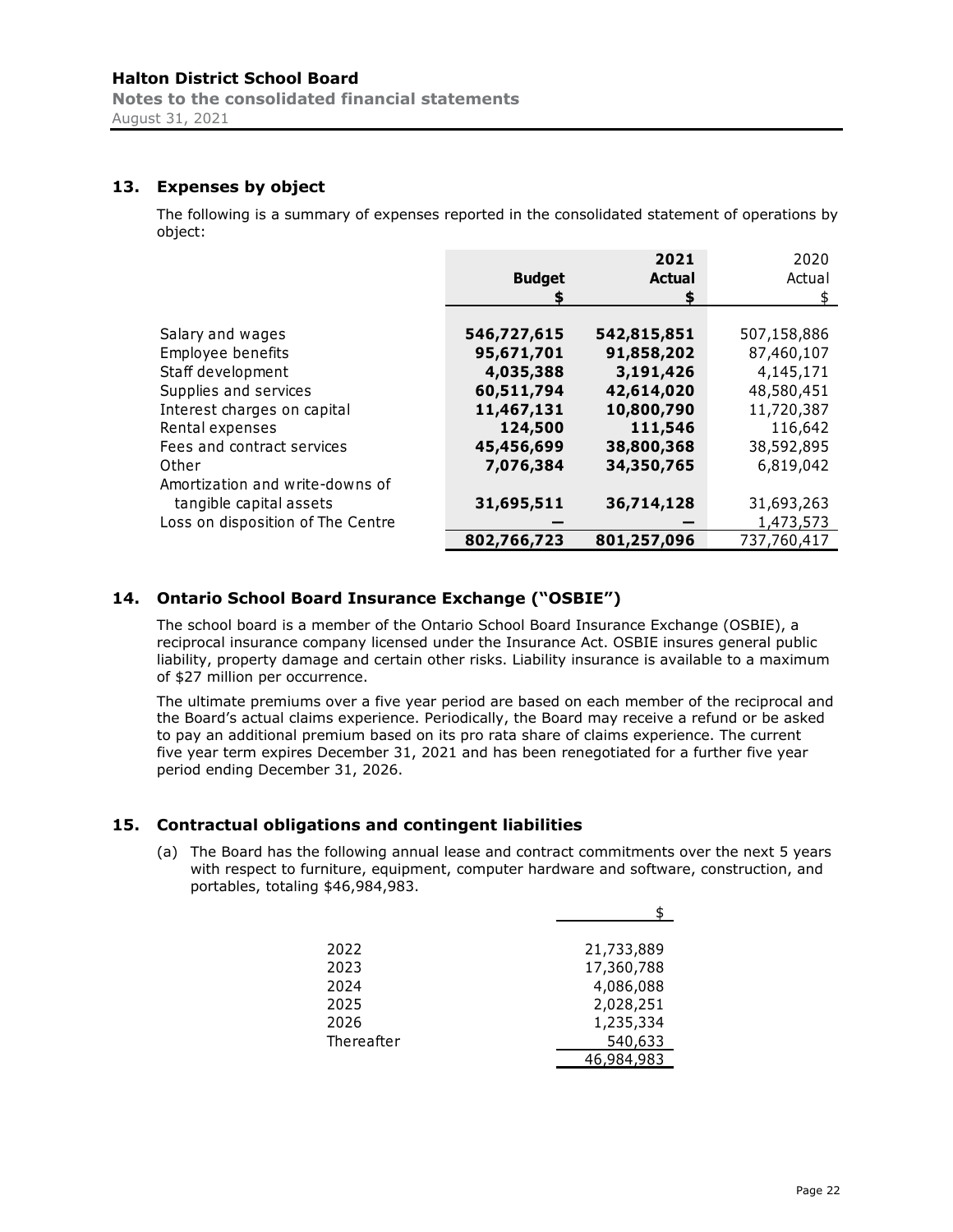# **15. Contractual obligations and contingent liabilities (continued)**

- (b) As of August 31, 2021 the Board had guarantees outstanding of  $$1,044,730$  ( $$1,501,311$  in 2020) relating to construction projects in progress.
- (c) In the normal course of operations, the Board becomes involved in various claims and legal proceedings. While the final outcome with respect to claims and legal proceedings pending at August 31, 2021 cannot be predicted with certainty, it is in the opinion of the Board that their resolution will not have a material adverse effect on the Board's financial position or results of operations.

#### **16. Partnership in Halton Student Transportation Services**

Transportation services for the Board are provided by Halton Student Transportation Services ("HSTS") in partnership with Halton Catholic District School Board. Under the agreement created at the time HSTS was established, decisions related to the financial and operating activities of HSTS are shared. No partner is in a position to exercise unilateral control. Operations of HSTS have been included in these consolidated financial statements based on the share of net financial resources contributed by the Board during the fiscal period being reported.

This entity is proportionately consolidated in the Board's consolidated financial statements whereby the Board's pro-rata share of assets, liabilities, revenues and expenses of the consortium are included in the Board's consolidated financial statements. Inter-organizational transactions and balances have been eliminated.

| The following provides condensed financial information: |  |  |  |  |
|---------------------------------------------------------|--|--|--|--|
|---------------------------------------------------------|--|--|--|--|

|                      | <b>Total</b><br>S | 2021<br><b>Board</b><br>portion<br>S | Total      | 2020<br>Board<br>portion |
|----------------------|-------------------|--------------------------------------|------------|--------------------------|
| Financial position   |                   |                                      |            |                          |
| Financial assets     | 778,985           | 482,971                              | 236,365    | 144,064                  |
| Liabilities          | 794,525           | 492,606                              | 259,244    | 158,009                  |
| Non-financial assets | 16,300            | 10,106                               | 23,639     | 14,408                   |
| Accumulated surplus  | 760               | 471                                  | 760        | 463                      |
|                      |                   |                                      |            |                          |
| Operations           |                   |                                      |            |                          |
| Revenue              | 30,451,648        | 19,919,426                           | 25,765,149 | 16,873,601               |
| Expenses             | 30,451,648        | 19,919,426                           | 25,765,149 | 16,873,601               |
| Annual surplus       |                   |                                      |            |                          |

# **17. Repayment of "55 School Board Trust" funding**

On June 1, 2003, the Board received \$7,294,000 from The 55 School Board Trust (the "Trust") for its capital related debt eligible for provincial funding support pursuant to a 30-year agreement it entered with the Trust. The 55 School Board Trust was created to refinance the outstanding not permanently financed debt of participating boards that are beneficiaries of the Trust. Under the terms of the agreement, The 55 School Board Trust repaid the Board's debt in consideration for the assignment by the Board to the Trust of future provincial grants payable to the Board in respect of the not permanently financed debt.

As a result of the above agreement, the liability in respect of the not permanently financed debt is no longer reflected in the Board's financial position.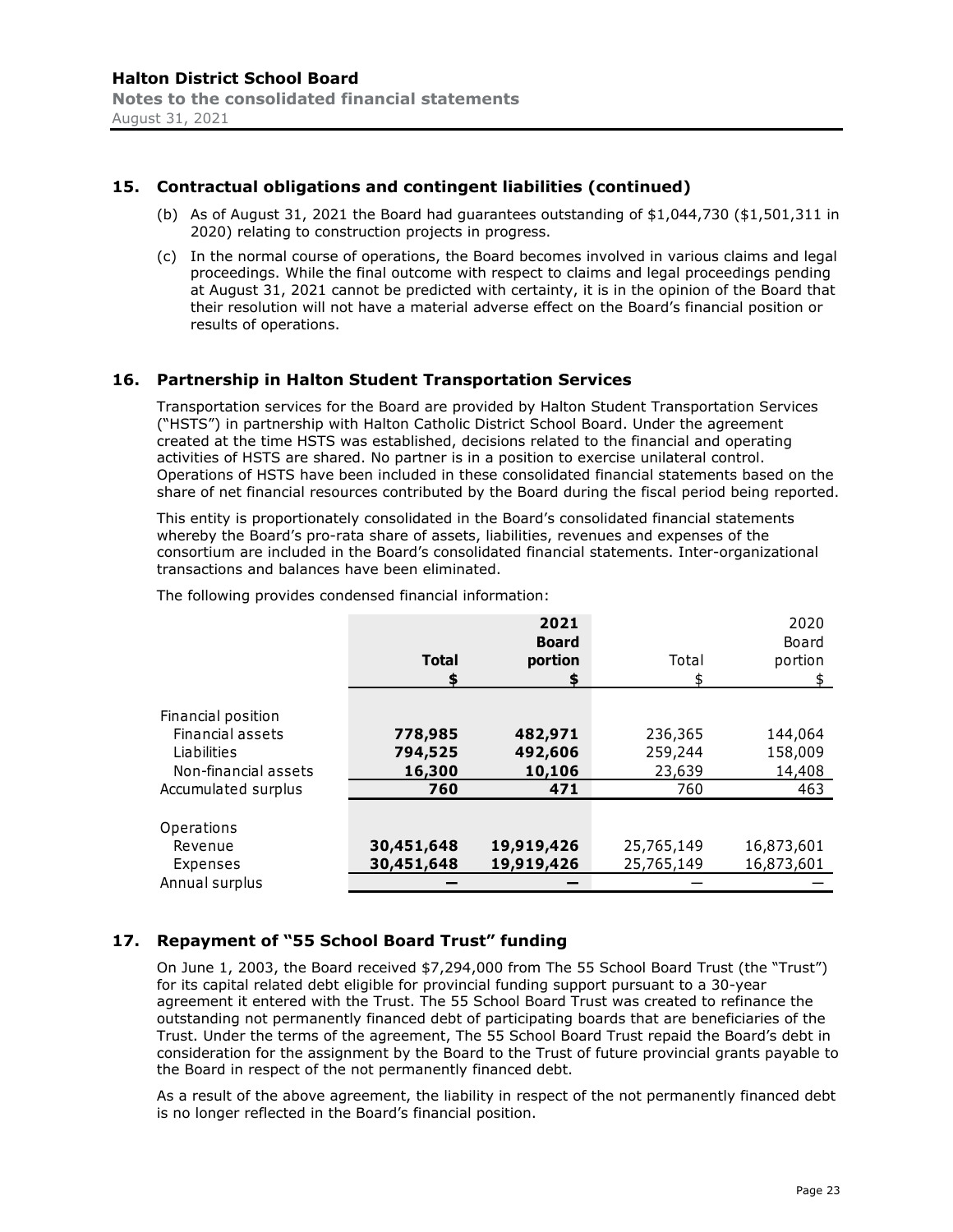# **18. Funds administered by the Board**

Trust funds administered by the Board amounting to \$2,619,014 (\$2,442,570 in 2020) have not been included in the consolidated financial statements, as they are not controlled by the Board.

|                                           | <b>Trust</b><br>funds | <b>Deferred</b><br>leave<br>plan | 2021<br><b>Total</b><br>\$ | 2020<br>Total |
|-------------------------------------------|-----------------------|----------------------------------|----------------------------|---------------|
| Opening balance at                        |                       |                                  |                            |               |
| August 31, 2020<br>Contributions received | 700,251               | 1,742,319                        | 2,442,570                  | 2,438,826     |
| in 2021<br>Earnings on investments        | 6,750                 | 642,895                          | 649,645                    | 777,786       |
| in 2021                                   | 4,861                 |                                  | 4,861                      | 23,648        |
|                                           | 711,862               | 2,385,214                        | 3,097,076                  | 3,240,260     |
| Disbursements in 2021                     | 35,910                | 442,152                          | 478,062                    | 797,690       |
| Closing balance at<br>August 31, 2021     | 675,952               | 1,943,062                        | 2,619,014                  | 2,442,570     |

# **19. Separation from Fast Track Centre for Skills, Development and Training**

In previous years, the consolidated financial statements of the Board included the accounts and balances of the Centre. Effective September 1, 2019, The Centre is no longer part of the Board's reporting entity. Prior to this date the Board and The Centre were considered to be related parties by virtue of common control, as the Board had the ability to unilaterally appoint or remove a majority of the members of The Centre's Board of Directors. Subsequent to September 1, 2019, the Board and The Centre have effectively severed their related party relationship, through the resignation of Board personnel from The Centre's Board of Directors, and the transfer, modification, or termination of other financial and employment arrangements between the two parties. As such, the consolidated financial statements no longer reflect the activities or balances of The Centre.

In accordance with Canadian public sector accounting standard PS3430 - Restructuring Transactions, a one time loss on the disposition of The Centre was recorded in the consolidated statement of operations in the amount of \$1,473,573 for the year ended August 31, 2020, to reflect the removal of the balances previously recorded in the consolidated statement of financial position relating to The Centre, as follows: